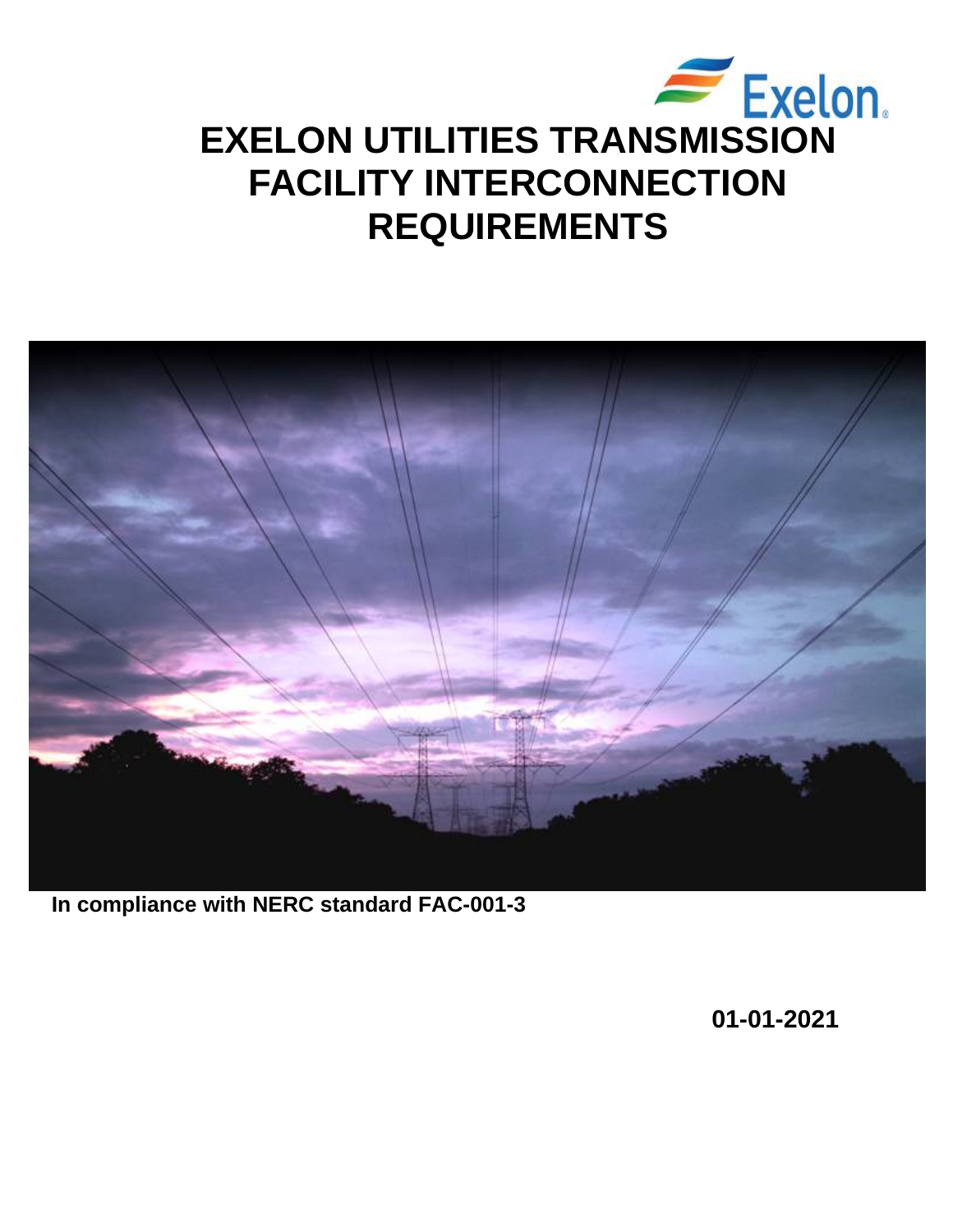# Table of Contents

| <u>1.</u>        |                                                                                    |  |  |  |
|------------------|------------------------------------------------------------------------------------|--|--|--|
| 2.               |                                                                                    |  |  |  |
| $\overline{3}$ . |                                                                                    |  |  |  |
| $\frac{4}{5}$    |                                                                                    |  |  |  |
|                  |                                                                                    |  |  |  |
| 6.               |                                                                                    |  |  |  |
| $\overline{7}$   |                                                                                    |  |  |  |
| 8.               |                                                                                    |  |  |  |
| 9.               |                                                                                    |  |  |  |
| 10.              |                                                                                    |  |  |  |
| 11.              |                                                                                    |  |  |  |
| 12.              |                                                                                    |  |  |  |
| 13.              |                                                                                    |  |  |  |
| 14.              | COMMUNICATIONS AND PROCEDURES DURING NORMAL AND EMERGENCY OPERATING CONDITIONS  19 |  |  |  |
|                  |                                                                                    |  |  |  |
|                  |                                                                                    |  |  |  |
|                  |                                                                                    |  |  |  |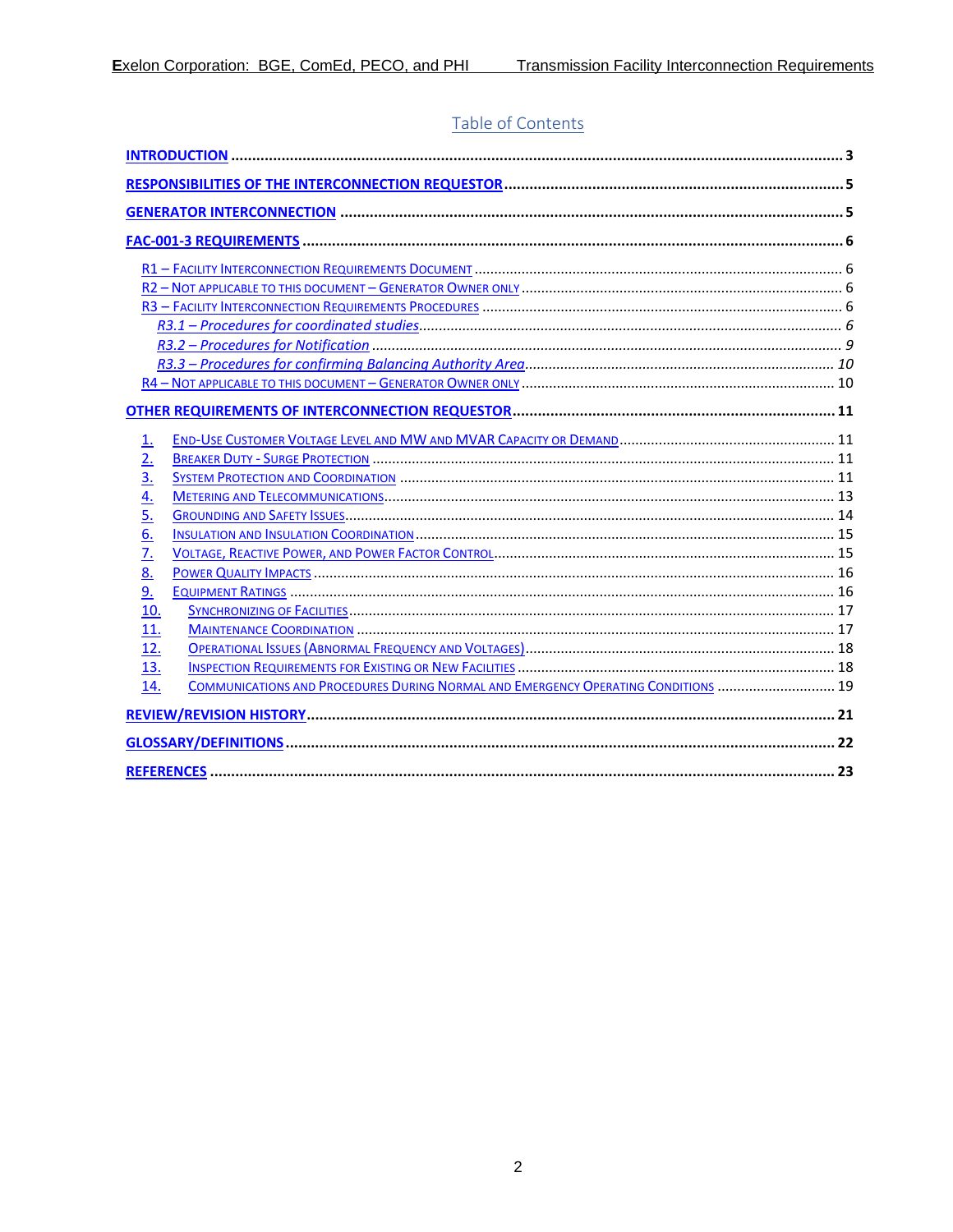# **Transmission Facility Connection Requirements**

## <span id="page-2-0"></span>**INTRODUCTION**

This document was developed by Exelon Utilities to comply with the North American Electric Reliability Corporation (NERC) Reliability Standard FAC-001-3 Facility Interconnection Requirements for Transmission Owners. Facility Interconnection and performance requirements are established to avoid adverse impacts on reliability of the Bulk Electric System. These requirements address interconnection requirements for Generation facilities, Transmission facilities, and End-User facilities. For ease of use, the paragraph headings in this document use the requirements numbers in alignment with the FAC-001-3 standard. Except in cases where specifically delineated, the requirements within the document are applicable to Generation facility, Transmission facility, and End-User facility interconnections.

This document outlines Exelon Utilities specific technical requirements for interconnection within the BGE Transmission system in Maryland, the ComEd Transmission system in Illinois and Indiana, the PECO Transmission system in Pennsylvania, and the PHI Transmission system (ACE in New Jersey, DPL in both Delaware and Maryland, and Pepco in Maryland, Washington DC and Virginia). Requests for interconnection to the Exelon Utilities distribution systems are addressed in documentation that is available on the BGE website at [www.BGE.com;](http://www.bge.com/) the ComEd website at [www.comed.com;](http://www.comed.com/) the PECO website at [www.peco.com,](http://www.peco.com/) PHI websites (ACE website at [www.atlanticcityelectric.com,](http://www.atlanticcityelectric.com/) the DPL website at [www.delmarva.com,](http://www.delmarva.com/) Pepco website at [www.pepco.com\)](http://www.pepco.com/), respectively.

For the remainder of this document the term "Exelon Utilities" includes BGE, ComEd, PECO, and PHI. Unless otherwise stated, all requirements apply to the interconnection of transmission, generation, and end-user (load serving) facilities to all Exelon Utilities Transmission System.

The Exelon Utilities are members of the PJM Interconnection LLC. The primary responsibility for the interconnection process and requirements is with PJM. The PJM Manual 14 series address the interconnection process, planning study requirements, and facility connection requirements specific to the PJM transmission system. All Exelon Utilities are active participants in the process. The PJM Manuals can be accessed via the PJM website at www.pjm.com. Interconnection Requestors should review the PJM Manual for specific PJM requirements.

This document is intended to highlight the Exelon Utilities requirements and is not intended to fully replicate or to replace the PJM documentation. The scope of this document is limited to the description of the technical requirements of connecting facilities to the Exelon Utilities transmission system. It does not address any of the legal, contractual, or liability issues. These issues are normally addressed within the interconnection agreements as defined by the PJM process or each individual operating company tariff. In addition, the PJM Open Access Transmission Tariff (OATT) provides the Interconnection Services Agreement (ISA) that is utilized by Exelon Utilities and that includes several of the interconnection requirements. Normally all interconnection requests are directed to PJM. PJM Manuals and OATT are posted publicly on the PJM web site.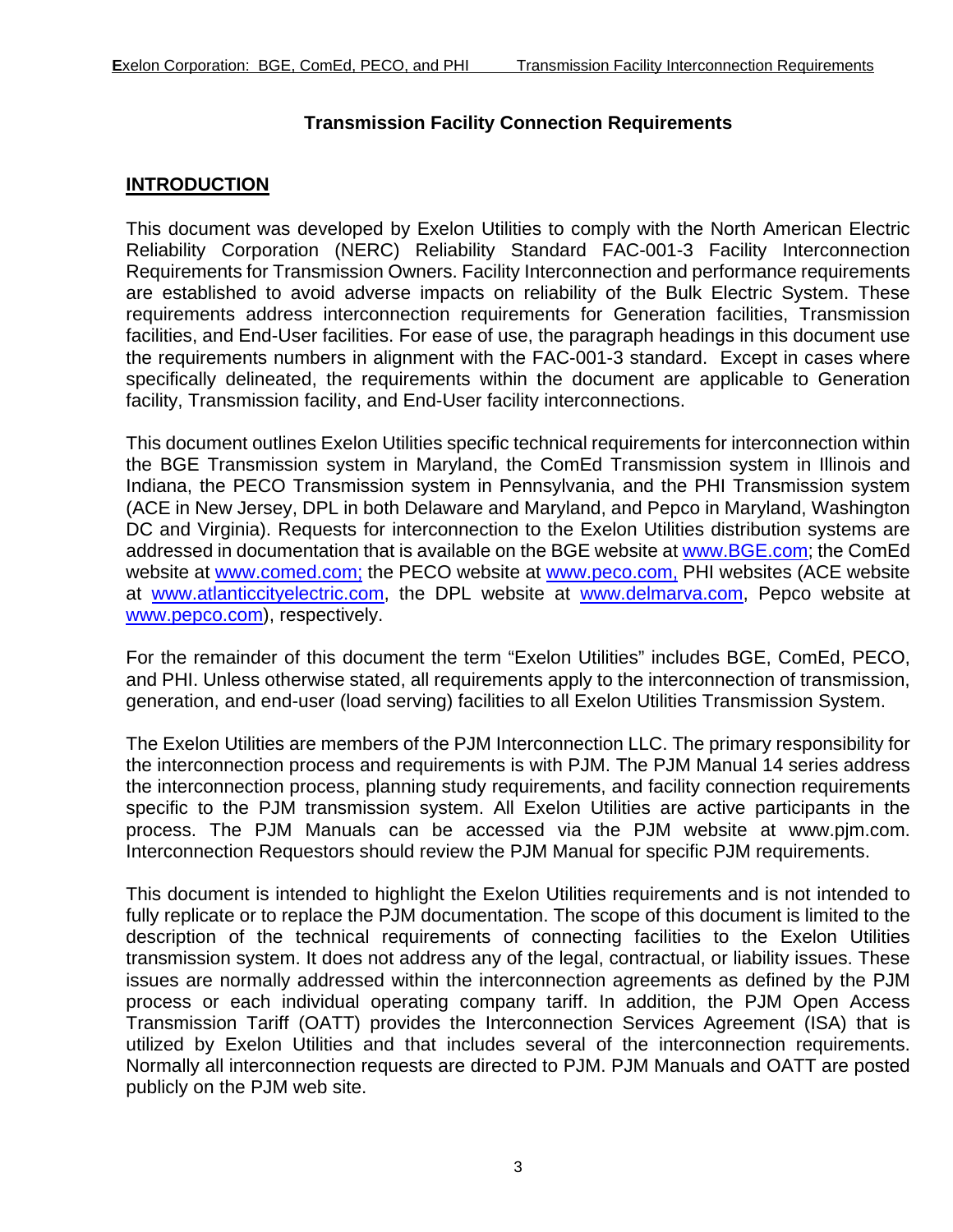PJM Manual 14 series provides guidelines for developers of generation and merchant transmission projects through the planning up to the request for facility construction. Each Manual description can be found below:

- Manual 14A New Services Request Process Guides the generation and/or transmission developers through the planning processes to interconnect to and operate in PJM markets.
- Manual 14B Regional Transmission Planning Process Describes PJM's open and participatory process for planning baseline expansion facilities.
- Manual 14C Generation & Transmission Interconnection Facility Construction Provides PJM process guidelines for the construction and integration of all RTEP projects, including generation and merchant transmission interconnections and Transmission Owner upgrades.
- Manual 14D Generator Operational Requirements-Focuses on generator responsibilities as signatories to the Operating Agreement of the PJM Interconnection and related market and operational requirements for connecting to the PJM system.
- Manual 14E Additional Information for Upgrade & Transmission Interconnection Projects Provides the specific requirements for interconnecting Merchant Transmission Facilities, proposing capability increases to specific Transmission Owner Facilities and making Upgrade Requests to obtain Incremental Auction Revenue Rights (IARRs) under PJM's Regional Transmission Expansion Planning Process. Additionally, it describes the various rights available and agreements required to complete the Transmission Interconnection or Upgrade planning process.
- Manual 14G Generation Interconnection Requests-Guides a Generation Interconnection customer through their application, study and agreement process including specific requirements and rights as a generator participating in PJM markets.

The PJM Regional Transmission Expansion Planning (RTEP) process is utilized for "utility to utility" initiated interconnections. Generator and Transmission interconnection inquiries are referred to PJM, and the PJM interconnection process is followed. PJM Manual 14A section on Specific Process Flow and Timeline provides a summary of the PJM interconnection process. PJM Manual 14A Section 1 states, "Entities requesting interconnection of a generating facility (including increases to the capacity of an existing generating unit or decommissioning of a generating unit) or requesting interconnection of a merchant transmission facility within the PJM RTO must do so within PJM's defined interconnection process." Impacts to the system are determined by a series of studies (results posted on the PJM web site), that include a Feasibility Study, System Impact Study, and Interconnection Facilities Study.

The information contained in this guide is not intended to capture each and every specific equipment and installation requirement. It represents a typical installation. The minimal requirements specified in this document may need to be modified to meet the needs of unique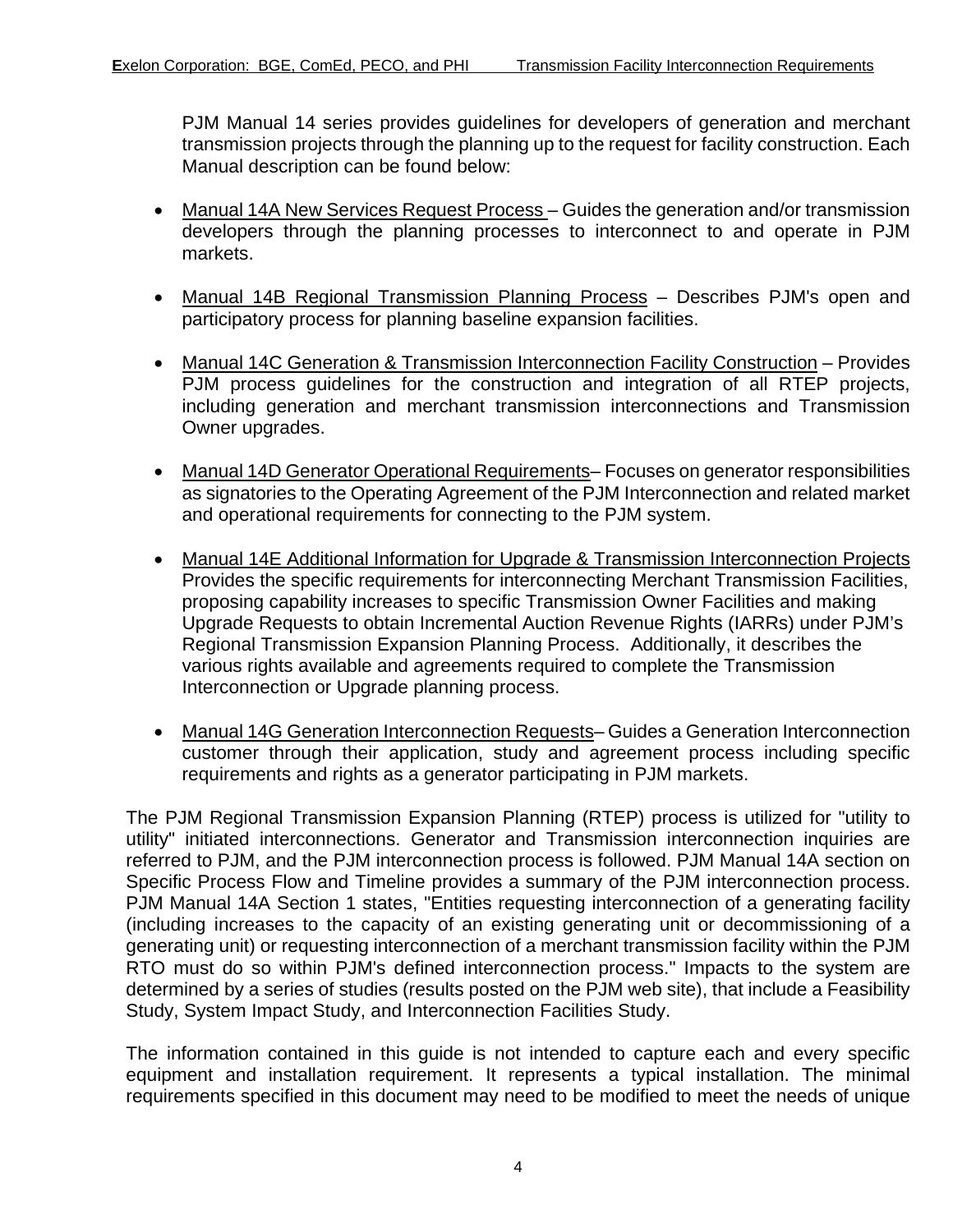installations. The intent of the requirements is to address all types of interconnections. As such, not all of the requirements will necessarily apply to all types of interconnections. Exelon Utilities reserves the right to determine which requirements apply to any specific requested interconnection. Specific requirements necessitated by the type of interconnection and the intended point of interconnection will be communicated to the Interconnection Requestor prior to the construction phase of the project.

### <span id="page-4-0"></span>**RESPONSIBILITIES OF THE INTERCONNECTION REQUESTOR**

The Interconnection Requestor is responsible for designing, installing, operating, and maintaining its own equipment in accordance with Good Utility Practice(s), the National Electrical Code, the National Electrical Safety Code (NESC), North America Electric Reliability Corporation (NERC), ReliabilityFirst (RF), any applicable independent system operator, and all applicable laws and regulations. This includes installing, setting, and maintaining all protective devices necessary to protect the customer's facilities. It is also the responsibility of the party interconnecting to make appropriate arrangements with the Balancing Authority, PJM to ensure its Facilities are within the PJM metered boundaries. The requirements specified in this document are designed to only protect Exelon Utilities facilities and to maintain the reliability of the Bulk Electric System.

The interconnecting customer is responsible to coordinate with Exelon Utilities during the engineering / detailed design phase of the project in order to ensure coordination of protective relay devices.

#### <span id="page-4-1"></span>**GENERATOR INTERCONNECTION**

The Generation Interconnection Customer (GIC) is responsible for coordinating the design of its own generator step-up electrical facility with PJM and Exelon Utilities.

Exelon Utilities functional relay requirements will be provided to the GIC during the detailed design phase of the project, after the ISA has been executed. The information for the specific project will indicate the protective functions for which the GIC is to provide relays and related equipment. The GIC will indicate the specific relay type(s) and range proposed for each function. The GIC must also provide proposed current and potential transformer ratios, connections, and locations as related to the electrical one-line diagram.

If the ISA permits the option to build facilities, before proceeding with construction under the option to build, the GIC must furnish six sets of final design documents to PJM and Exelon Utilities for review and acceptance. GIC design documents (electrical prints, relay settings, etc.) will be reviewed by Exelon Utilities in coordination with PJM. Project delays due to untimely submittal of complete design documents are the responsibility of the GIC. These must be of good engineering quality and include the following:

- One-line diagram showing the connections between the generator(s) and the Exelon Utilities system
- Three-line diagrams showing current and potential circuits for protective relays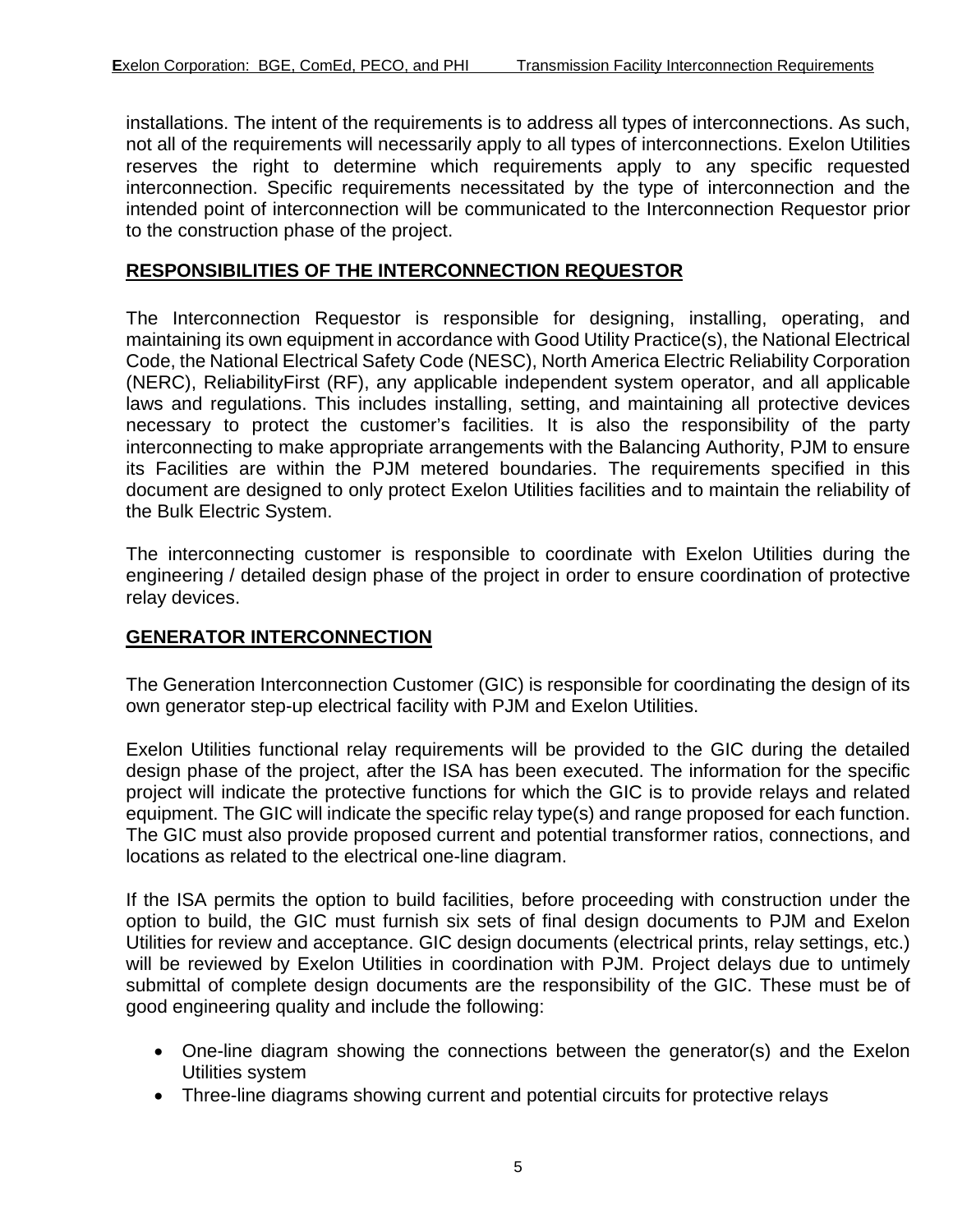- Relay tripping and control schematic diagram
- Instruction books for relays

Additional engineering meetings may be necessary to discuss the design documents. If changes are necessary, the GIC must incorporate all changes and corrections and submit six sets of corrected prints to Exelon Utilities before proceeding with construction.

GIC's requiring retail service are required to complete a Service & Meter application. For BGE, end-user facility requests are submitted directly to BGE in accordance with the process described in the Baltimore Gas and Electric Retail Electric Service Tariff on the BGE website [www.bge.com](http://www.bge.com/) under Rates & Tariffs for Electric Service. For ComEd, reference "Service Application for Commercial or Industrial Services (pdf)" in the "My Account>>My Service" section of the ComEd website (www.comed.com). For PECO, the Service & Meter Application can be found in the Partners in Business section of the website [\(www.peco.com\)](http://www.peco.com/).

For ACE within PHI, end-user facility requests are submitted directly to ACE in accordance with the process described in the Atlantic Electric Tariff on the ACE website [\(www.atlanticcityelectric.com\)](http://www.atlanticcityelectric.com/) under Tariffs.

For DPL Delaware and DPL Maryland within PHI, end-user facility requests are submitted directly to DPL in accordance with the process described in the Delaware Tariff and DPL Maryland Tariff, respectively, on the DPL website [\(www.delmarva.com\)](http://www.delmarva.com/) under Tariffs.

For Pepco District of Columbia and Pepco Maryland within PHI, end-user facility requests are submitted directly to Pepco in accordance with the process described in the Pepco District of Columbia Tariff and Pepco Maryland Tariff, respectively, on the Pepco website [\(www.pepco.com\)](http://www.pepco.com/). Information such as the type of service requested and load levels expected are captured on the form.

# <span id="page-5-0"></span>**FAC-001-3 REQUIREMENTS**

# <span id="page-5-1"></span>**R1 – Facility Interconnection Requirements Document**

This document was written and posted for the purpose of complying with R1

# <span id="page-5-2"></span>**R2 – Not applicable to this document – Generator Owner only**

### <span id="page-5-3"></span>**R3 – Facility Interconnection Requirements Procedures**

### <span id="page-5-4"></span>**R3.1 – Procedures for coordinated studies**

Exelon Utilities are members of PJM Interconnection LLC. One of the many functions of PJM is to coordinate joint studies of new or materially modified facilities and their impacts on the interconnected transmission system. Exelon Utilities actively participate in this process. The process is described in the PJM Manual 14 series of documents which are available on the PJM website.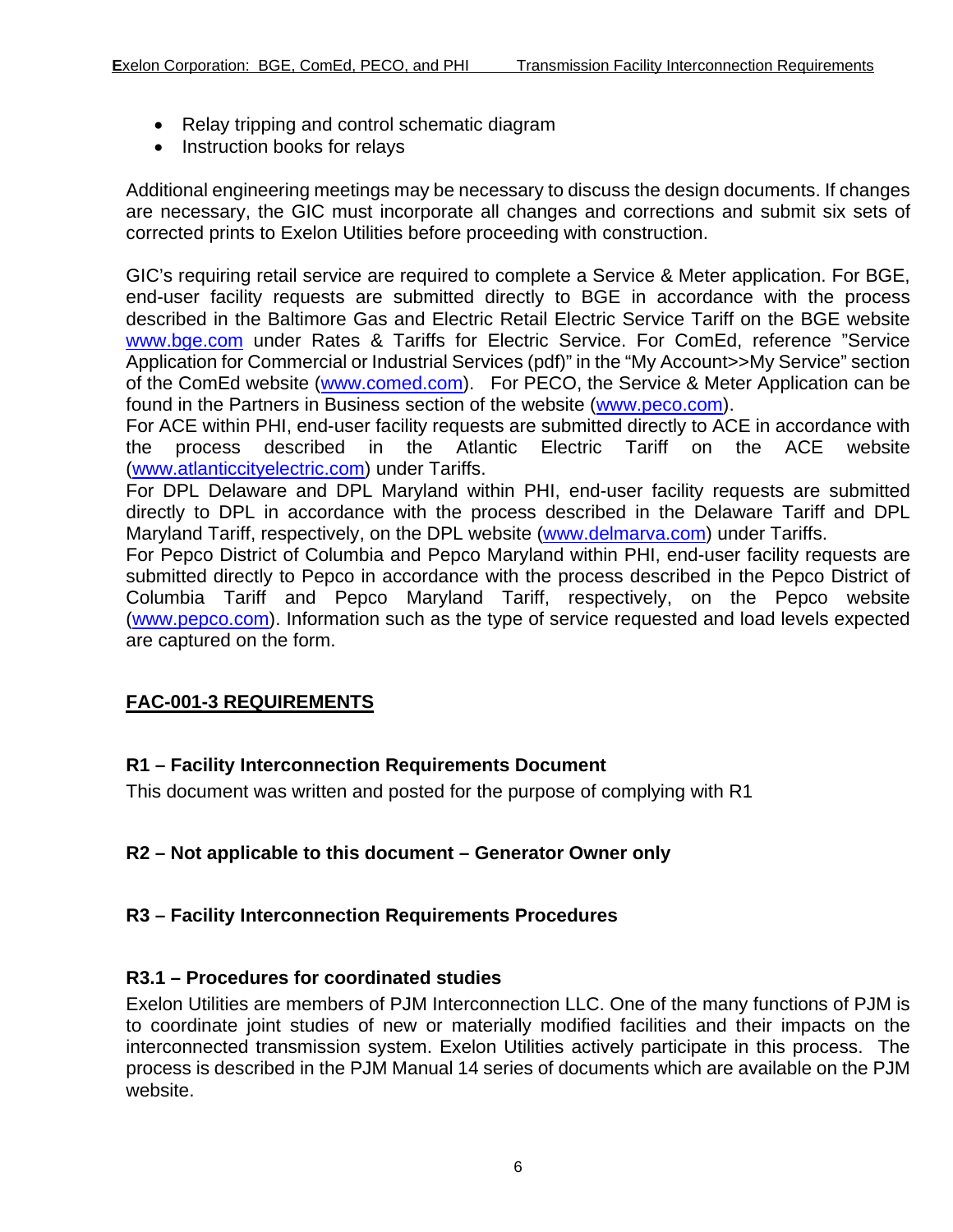The PJM Manual 14A New Services Request Process includes attachments to the manual that define the data requirements for interconnection Feasibility and System Impact Studies. Generators and Transmission interconnection customers should refer to the manual for specific details. Data is to be submitted electronically via the PJM website (actual link as provided in the PJM Manual 14A).

The impact of the interconnection customer on the reliability of the interconnected transmission system shall be evaluated. Studies are performed by Exelon Utilities as requested by PJM, in conjunction with PJM and in accordance with established NERC, RF, PJM and jurisdictionspecific Exelon Utilities Transmission Planning Criteria.

The latest copy of the Exelon Utilities Transmission Planning Criteria for each jurisdiction is available on the PJM website under the Transmission Owner Planning Criteria tab on the Planning Criteria page. The Exelon Utilities Transmission Planning Criteria for each jurisdiction can be accessed by its respective company tab (BG&E, ComEd, PECO, or PHI).

#### Generation and Merchant Transmission Interconnection Requests

All requests for Generation and Merchant Transmission facility interconnections must be submitted directly to PJM and processed through the PJM Interconnection process. The process by which requests for new Generation and Merchant Transmission Interconnection are submitted to PJM is described in PJM Manual 14A. This manual summarizes the guidelines, requirements, and procedures for Generation and Transmission interconnection, including Developer actions and PJM actions. Exelon Utilities evaluates the impact of proposed interconnections as directed by PJM.

For transmission interconnection, summary study results are published by PJM annually as part of the Regional Transmission Expansion Planning (RTEP) process. Interim results of studies are shared at periodic Transmission Expansion Advisory Committee (TEAC) and Subregional RTEP Committee meetings held by PJM in order to provide opportunity for stakeholder input. TEAC updates are publicly posted to the PJM website.

Interconnection planning studies are conducted to meet the criteria established within the NERC TPL series reliability standards, PJM manual 14B, and the Exelon Utilities Transmission Planning Criteria for each jurisdiction. Copies of the applicable planning standards are available on the NERC website and PJM website. Study results associated with individual generation and merchant transmission facility requests are posted by PJM to the PJM website.

#### Transmission Interconnection – Transmission Owner to Transmission Owner

PJM performs annual studies to evaluate system reliability as described in PJM Manual 14B. As part of the evaluation process it may be determined that there is a need for additional system reliability support across multiple interconnected transmission owner facilities. Solutions to identified reliability issues are developed by the affected transmission owners in coordination with PJM. The study results and resultant solutions identified are documented in the PJM annual Regional Transmission Expansion Plan and posted to the PJM website.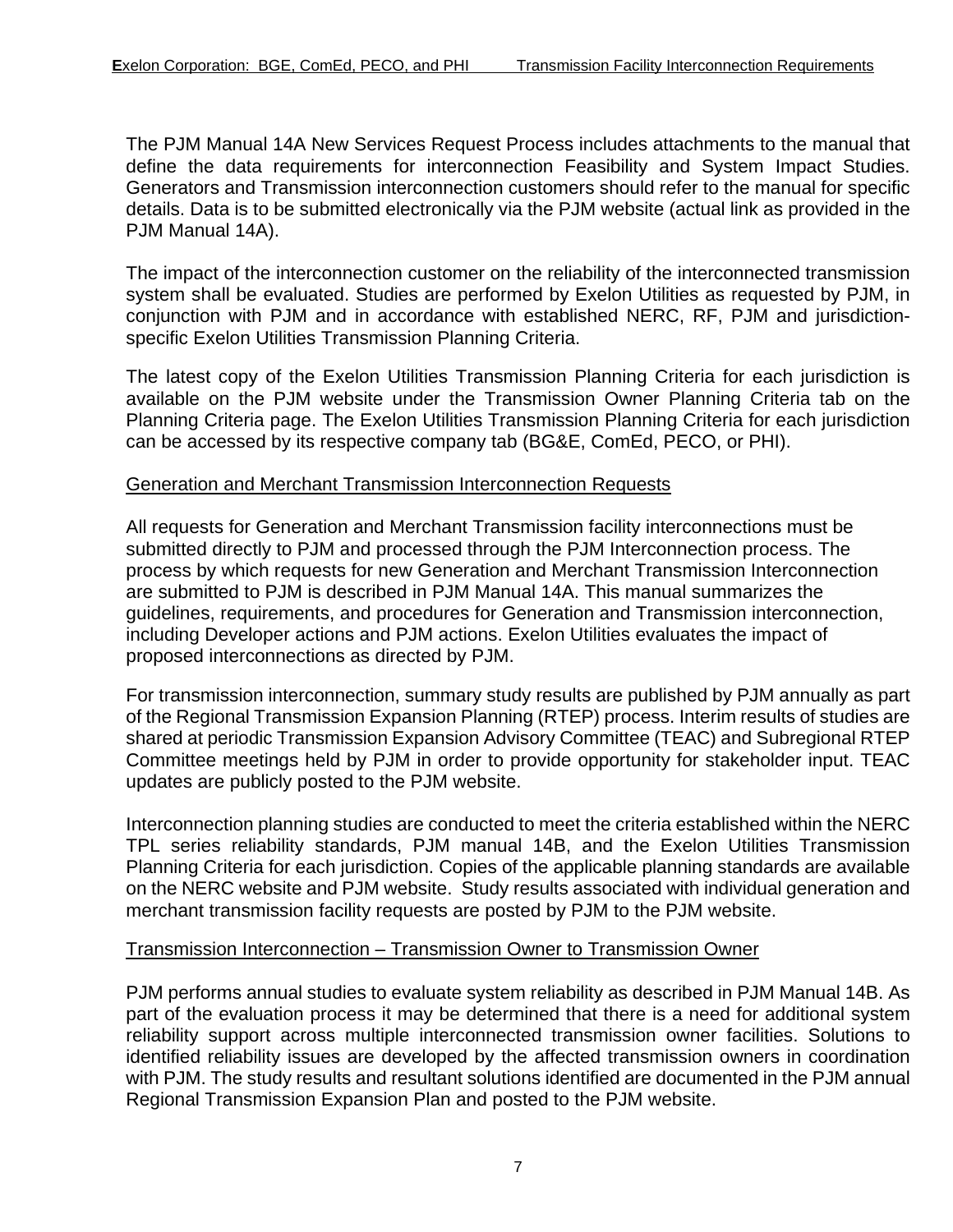### End-User Interconnection Requests

End-user requests are submitted directly to the local Exelon Utilities company as retail service requests. These requests are evaluated by Exelon Utilities to determine how the end-user will be connected and any system reliability impacts to the transmission system. Studies are primarily conducted to determine if there is available capacity at the interconnection point to accommodate the request. If additional system reinforcements are identified during the study, the results will be provided to the requestor and solutions will be proposed to address the issue. Once the end-user requestor agrees to proceed, Exelon Utilities will submit the reinforcements to the PJM Sub-Regional RTEP, and PJM will perform a no-harm study.

End-Users requesting to connect to the Exelon Utilities transmission system are required to complete a Service & Meter application. For BGE, end-user facility requests are submitted directly to BGE in accordance with the process described in the Baltimore Gas and Electric Retail Electric Service Tariff on the BGE website [www.bge.com](http://www.bge.com/) under Rates & Tariffs for Electric Service. For ComEd, reference "Service Application for Commercial or Industrial Services (pdf)" in the "My Account>>My Service" section of the ComEd website [\(www.comed.com\)](file://Lc3msfs01/lc3nw505_vol4/WKGROUP/ITC/Eakins/General%20Compliance%20issues/2020%20AM-EU-3044-R0003%20Review/www.comed.com). For PECO, the Service & Meter Application can be found in the Partners in Business section of the website [\(www.peco.com\)](http://www.peco.com/).

For ACE within PHI, end-user facility requests are submitted directly to ACE in accordance with the process described in the Atlantic Electric Tariff on the ACE website [\(www.atlanticcityelectric.com\)](http://www.atlanticcityelectric.com/) under Tariffs.

For DPL Delaware and DPL Maryland within PHI, end-user facility requests are submitted directly to DPL in accordance with the process described in the Delaware Tariff and DPL Maryland Tariff, respectively, on the DPL website [\(www.delmarva.com\)](http://www.delmarva.com/) under Tariffs.

For Pepco District of Columbia and Pepco Maryland within PHI, end-user facility requests are submitted directly to Pepco in accordance with the process described in the Pepco District of Columbia Tariff and Pepco Maryland Tariff, respectively, on the Pepco website [\(www.pepco.com\)](http://www.pepco.com/). Information such as the type of service requested and load levels expected are captured on the form.

#### On-Going Reliability Analysis

Exelon Utilities participates in the PJM MOD-032 annual base case development process as a Transmission Owner in support of the annual PJM Regional Transmission Expansion Plan (RTEP) process and Multiregional Modeling Working Group (MMWG). PJM establishes schedules for its annual model updates and requests steady-state, dynamics, and short circuit modeling data in accordance with the PJM MOD-032 Model Data Requirements and Procedures.

Studies performed on an annual basis in line with the jurisdiction-specific Exelon Utilities Transmission Planning Criteria are documented and retained for internal Exelon Utilities use. Interconnections are evaluated to ensure that no Planning Criteria violations are identified.

GICs are responsible for the submittal of applicable data, as requested by PJM, in compliance with NERC reliability standards.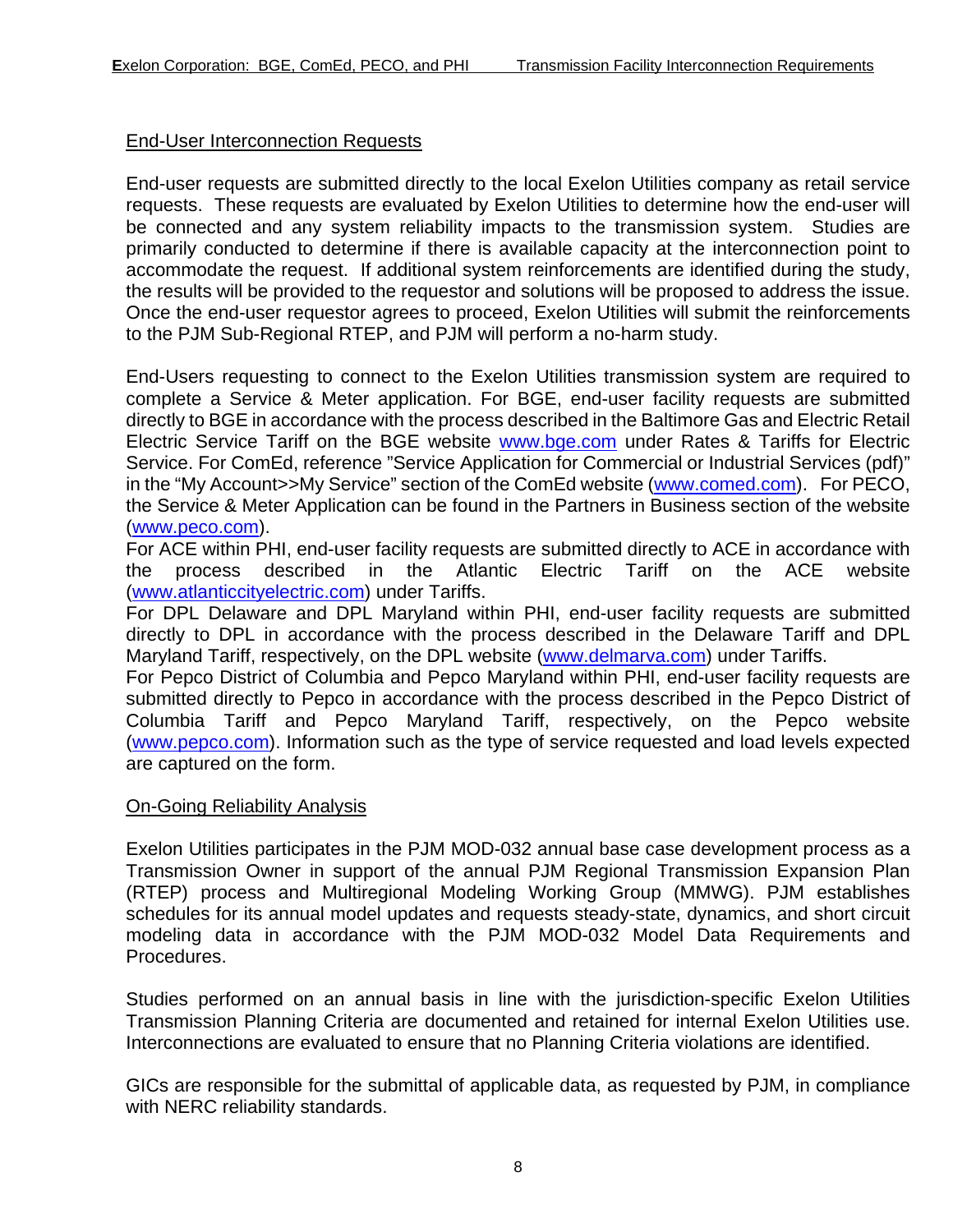### On-Going Generator Interconnection Stability Studies

Severe disturbances on the power system can cause a synchronous generator to lose synchronism with the power system. A large generator operating in this unstable manner can create large power and voltage fluctuations and can severely stress the generator and power system equipment. Damage could result to the GIC equipment, the Exelon Utilities transmission system, and other interconnected entity facilities. The stability studies will therefore verify that the GIC does not become unstable and that it does not cause neighboring generation to become unstable.

The following procedures will be used to ensure that the interconnection design provides for an adequate stability margin.

PJM in conjunction with Exelon Utilities will perform stability analysis in order to verify that the generator installation meets PJM and Exelon Utilities criteria. In this criterion, faults that could credibly occur near the generator will be analyzed. Scenarios include, but are not limited to, three-phase faults with failed breakers and three-phase faults during maintenance outages. If the GIC owned generator or other nearby generation loses synchronism for a scenario, additional system upgrades may be necessary to prevent the generator from becoming unstable. PJM and Exelon Utilities will complete the initial stability analysis of the interconnections and will identify equipment requirements and any system upgrades required for the interconnection design.

Stability analysis performed by PJM and Exelon Utilities will not evaluate the risk to the GIC's equipment due to unstable operation of its own generator. It is the responsibility of the GIC to assess these risks and protect their equipment accordingly.

If subsequent generation is added to the PJM system near the GIC's interconnection, it is PJM's and Exelon Utilities' responsibility to assess the risks of these changes. Any subsequent generation added must follow the PJM Interconnection process described in PJM Manual 14A. If necessary, PJM and Exelon Utilities will re-verify that the generator installation meets PJM requirements in addition to both interconnection and Transmission Planning Criteria requirements for the jurisdiction-specific Exelon Utility.

#### <span id="page-8-0"></span>**R3.2 – Procedures for Notification**

Any additions or modifications to existing facilities that have the potential to affect an interconnection require the customer to notify their Exelon Utilities point of contact as soon as feasible. Exelon Utilities will assess the potential impact of the modifications and contact the appropriate affected parties. The significance of any impact has the potential to vary over a broad range. Changes that could affect the operating limits on the interconnected system may require engineering studies and the involvement of PJM. Changes that modify power output must follow the requirements of PJM Manual 14A. The most significant impacts will trigger the processes described in the previous section (R.2.1.1). Less significant changes that still impact reliability will be forwarded to PJM for additional evaluation.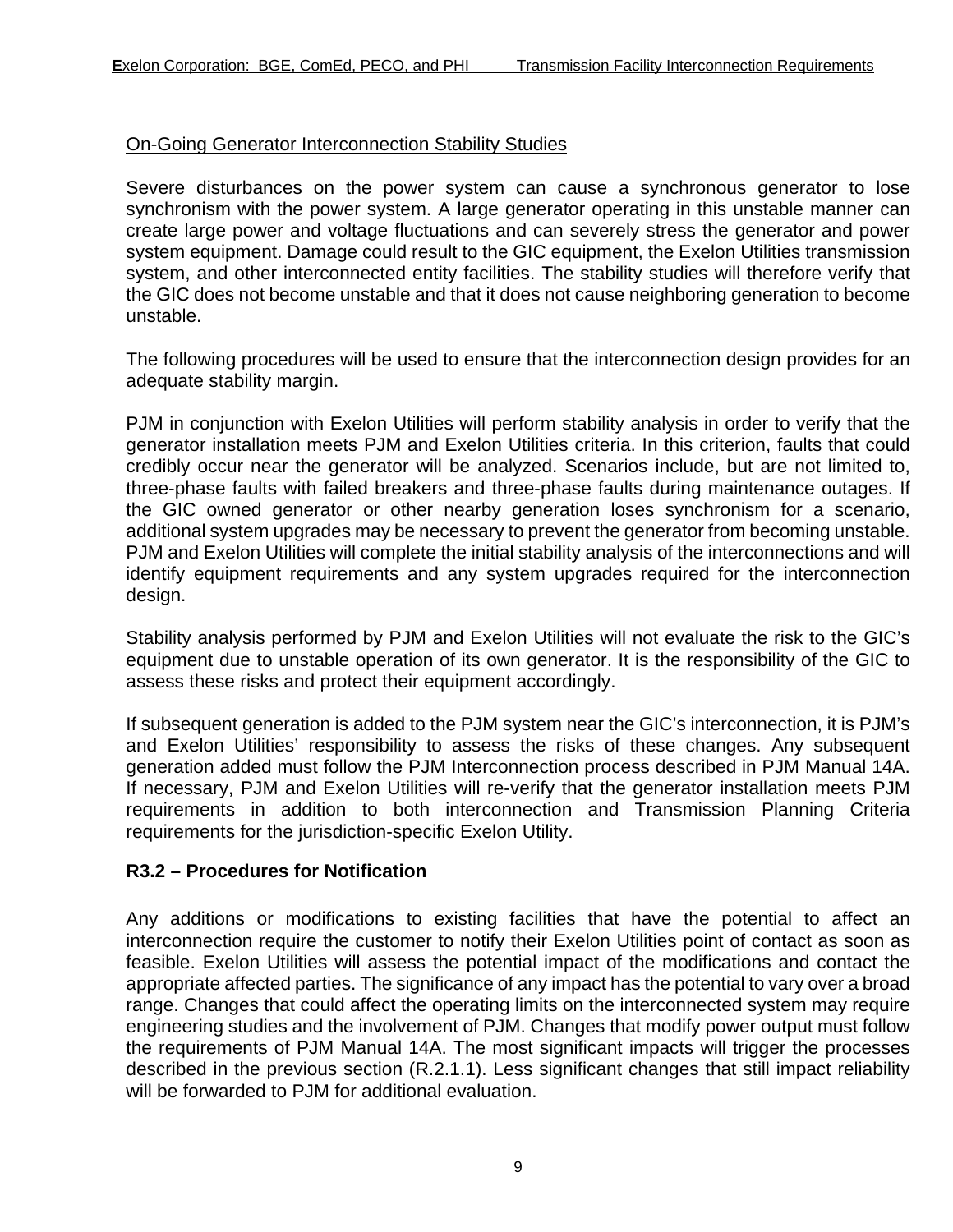Any surveillance/testing activities of equipment located in, or associated with, the Switchyard that are performed by the interconnected customer that result in abnormal, irregular, or unusual conditions detected during such activities shall be promptly reported by the interconnected customer to the appropriate Transmission Operators (BGE, ComEd, PECO, or PHI).

Notification of major/minor alarms received, and protective relay targets (mechanical flags and indicating lights) detected, at the facility concerning the Switchyard, shall be reported by the interconnected customer to the appropriate Transmission Operators (BGE, ComEd, PECO, or PHI) by telephone as soon as identified.

### <span id="page-9-0"></span>**R3.3 – Procedures for confirming Balancing Authority Area**

All requests for Generation and Merchant Transmission facility interconnections must be submitted directly to PJM and processed through the PJM New Services Request Process. The process by which requests for new or materially modified existing interconnections are submitted to PJM is described in PJM Open Access Transmission Tariff (OATT), rules around the PJM Regional Transmission Expansion Process Manual 14B, and the New Services Request Process Manual 14A. PJM assesses facilities within its Balancing Authority Area metered boundaries through the requirements in its OATT, Manual 14A, and 14B.

The preamble to the PJM Open Access Transmission Tariff (OATT) states, in part, that an Interconnection Customer that proposes to interconnect to the Transmission System in the PJM Region, shall request interconnection with the Transmission System pursuant to, and shall comply with, the terms, conditions, and procedures set forth in Part IV of the Tariff. Subpart G of Part IV of the Tariff and related portions of the PJM Manuals apply to Interconnection Requests. The PJM OATT goes on to state that "Interconnection Customer" shall mean a Generation Interconnection Customer and/or a Transmission Interconnection Customer.

As a result, all new or materially modified facilities that seek interconnection to, or upgrade facilities on, the PJM system (Balancing Authority) must come through the New Services Queue. All such approved projects are given an Interconnection Service Agreement and/or an Upgrade Construction Service Agreement (ISA and UCSA, respectively) and this documentation is sent to FERC for their review and approval.

Based on PJM Compliance Bulletin CB028, a PJM issued ISA/UCSA is FERC approved evidence to demonstrate new or materially modified facilities are within the PJM Balancing Authority Area's metered boundaries.

End-user facility interconnection requests for interconnection within the Exelon Utilities footprint are required to directly submit a Service & Meter application as documented in R3.1 End-User Interconnection Requests section of this document. The Service & Meter application process includes identifying the point of interconnection through coordination between the End-user facility customer and Exelon Utilities.

#### <span id="page-9-1"></span>**R4 – Not applicable to this document – Generator Owner only**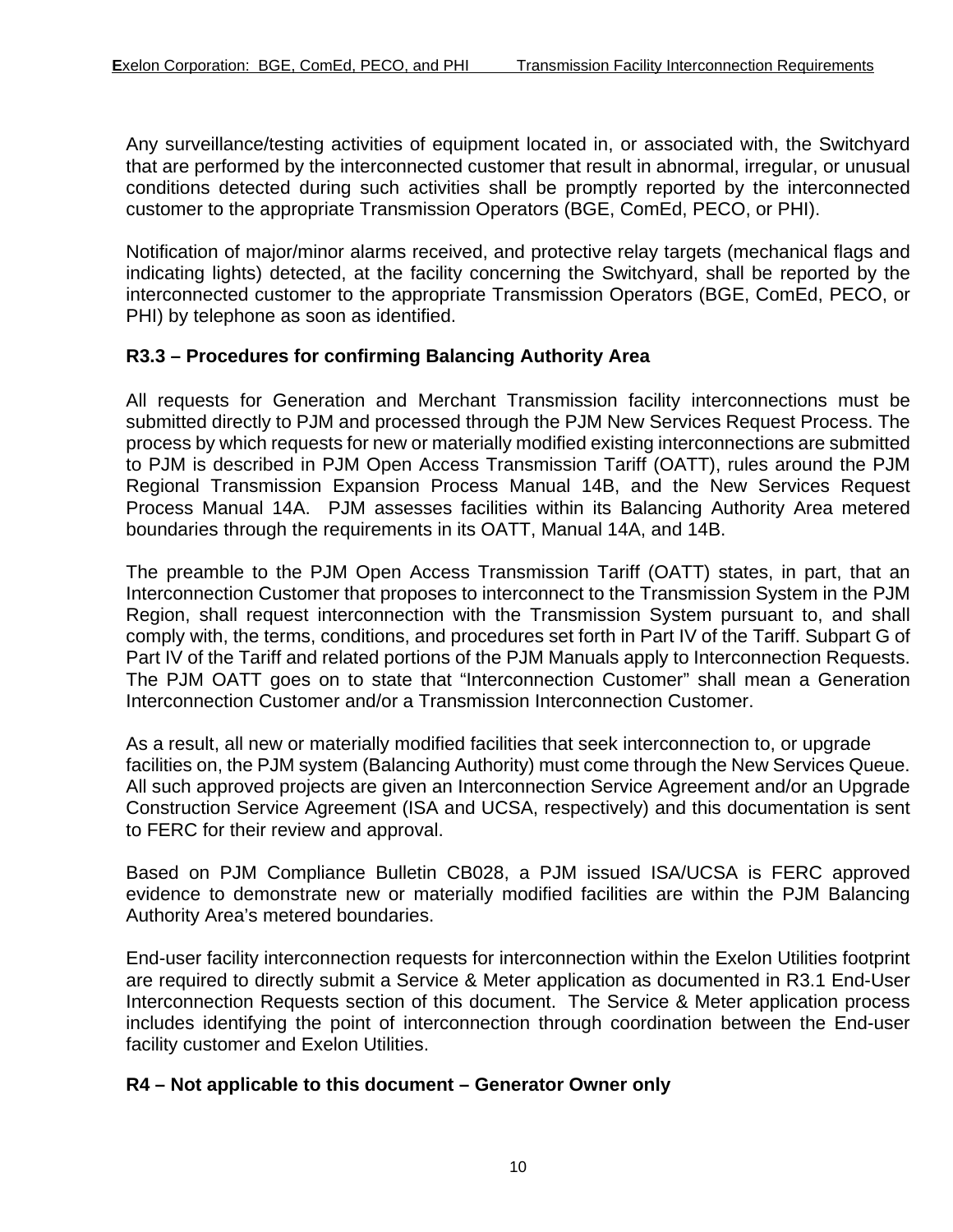### <span id="page-10-1"></span><span id="page-10-0"></span>**OTHER REQUIREMENTS OF INTERCONNECTION REQUESTOR**

### **1. End-Use Customer Voltage Level and MW and MVAR Capacity or Demand**

After the End-Use Customer supplies PJM/Exelon Utilities with the approximate geographic location and the desired megawatt (MW) and megavolt-amp reactive (MVAR) capacities at the point of interconnection, PJM/Exelon Utilities will exercise engineering judgment and the results of engineering studies to determine appropriate voltage levels, interconnection points, and system capabilities for the point of interconnection, since the most practical voltage and interconnection points are site and project specific.

## <span id="page-10-2"></span>**2. Breaker Duty - Surge Protection**

All facilities and equipment must equal or exceed the fault duty capability necessary to meet system short-circuit requirements as determined through short-circuit analyses and should fully comply with the latest American National Standards Institute (ANSI)/Institute for Electrical and Electronics Engineers (IEEE) C37 collection of standards for circuit breakers, switchgear, substations, and fuses.

In order to maintain transmission reliability, each fault-interrupting device must be rated for full fault-interrupting capability to satisfy the short-circuit level requirements at the point of interconnection. Full fault-interrupting capability is per the latest IEEE C37 and C57 collections of standards. As a general rule, neither party should depend on the other for the protection of their respective equipment.

### <span id="page-10-3"></span>**3. System Protection and Coordination**

Protective relaying systems and associated communications systems for all facility interconnections shall be planned, designed, constructed, and maintained in accordance with applicable NERC, RF, and PJM standards. Utility grade protective relays and fault clearing systems are to be provided on the interconnected power system. All protective relays shall meet or exceed ANSI/IEEE Standard C37.90. Adjoining power systems may share a common zone of protection between two parties. The design must provide coordination of speed and sensitivity in order to maintain power system security, stability, and reliability.

The protection system (protective relays, associated communication systems, voltage and current sensing devices, station batteries and DC control circuitry) arrangement selected by the customer must be compatible with the protections system used by Exelon Utilities to protect the transmission grid. Compatible relaying equipment must be used for a given zone of protection. Compatibility includes protection application, redundancy, operating speed, communication type, and communication medium.

A power source for tripping and control must be provided for the protection system by a DC storage battery. The battery is to be sized with enough capacity to operate all tripping devices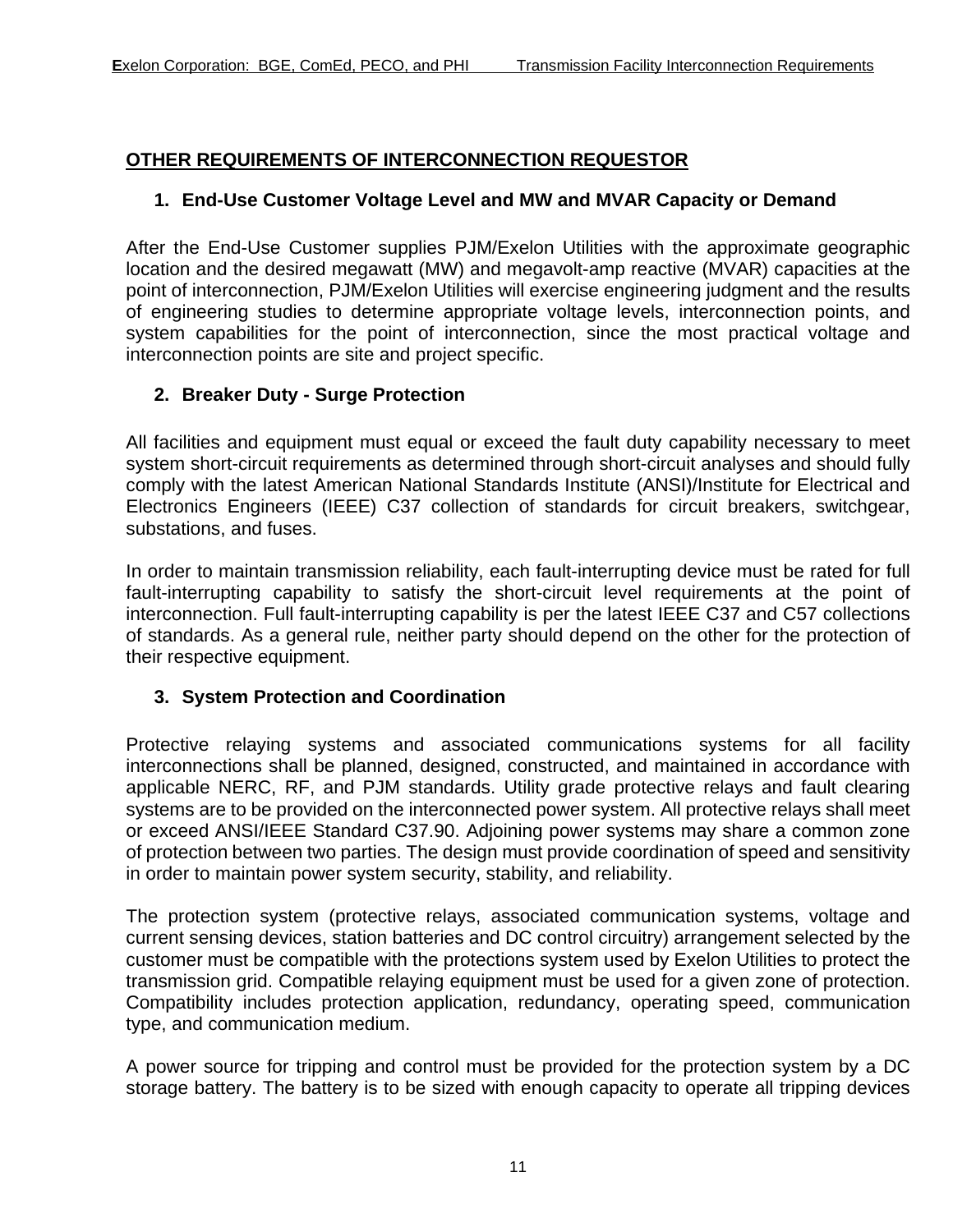after eight hours without a charger, per IEEE standards. An under-voltage alarm must be provided for remote monitoring by the facilities owners, who shall take immediate action to restore power to the protective equipment.

Mechanical and electrical logic and interlocking mechanisms are required between interconnected facilities to ensure safe and reliable operation. These include, but are not limited to, breaker and switch auxiliary contacts, synch-check relays, and physical locking devices.

The facility owner (generator, transmission, end-user) is responsible for providing a protection system that will protect its equipment against disturbances on Exelon Utilities system and minimize the effects of disturbances from its facilities on Exelon Utilities equipment and transmission system. Entities connecting to the Exelon Utilities transmission system shall investigate and keep a log of all protective relay actions and misoperations, as required by NERC, RF and PJM. In addition, the interconnecting entities must have a maintenance program for their protection systems in accordance with NERC. Documentation of the protection maintenance program shall be supplied to Exelon Utilities, PJM, RF, and NERC upon request. As outlined in the maintenance program, test reports are to be made available for review by Exelon Utilities. At intervals described in the documented maintenance program and following any apparent malfunction of the protection equipment, the Interconnecting Customer shall perform both calibration and functional trip tests of its protection equipment as outlined by NERC.

The system protection system plan and scheme must be approved by Exelon Utilities and meet the current technical standards of the utility.

#### Generator Protection Requirements

GIC must provide detailed protection schematics to Exelon Utilities to allow a review of the compatibility and coordination with the transmission system. Generators connecting to the Exelon Utilities transmission system are responsible for protecting those facilities from electrical faults and other hazardous conditions. Generator interconnections must be equipped with circuit breakers or other appropriate interrupting devices to protect those facilities. The generator owner must provide and own the primary circuit breaker or other interrupting device that protects the facility and disconnects it from the Exelon Utilities transmission system. The primary purpose of this interrupting device is to protect the generating plant facility.

Synchronous or inverter-based generation resources connected to the Exelon Utilities transmission system shall be able to withstand certain temporary excursions in voltage, frequency, and reactive and real power output without tripping or entering momentary cessation. A System Impact Study will determine if the generator will trip during temporary excursions. Generation must ride through temporary excursions to support the grid and avoid cascading events.

It is recognized that certain circumstances may exist that necessitate the imposition of performance criteria that is considered more stringent than the default criteria specified above. Such circumstances shall be identified during the conduct of the System Impact Study or operational study for each particular generator.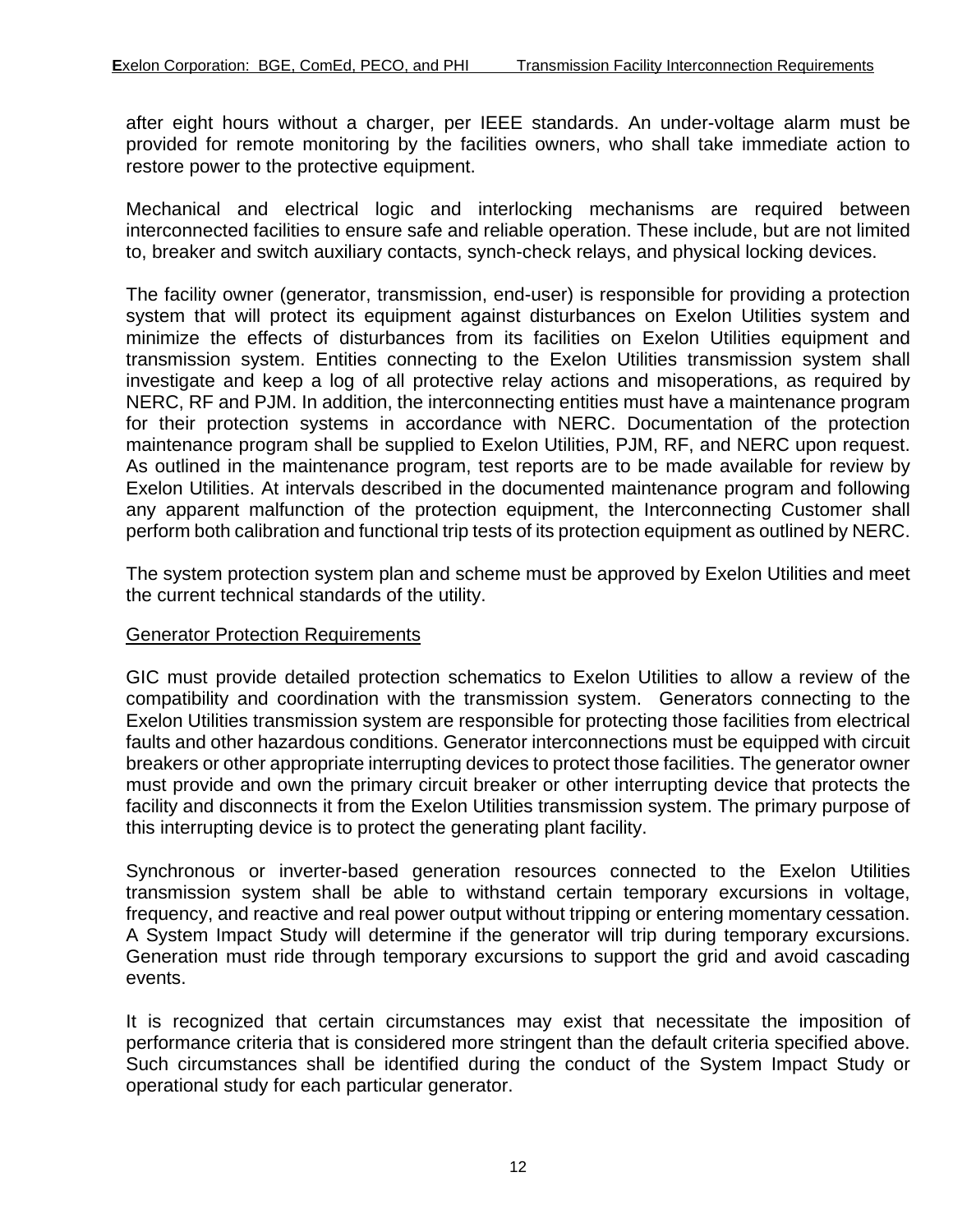### Transmission Protection Requirements

All transmission power systems shall have a dual protective relaying scheme that provides both primary and backup coverage of the remote bus. Communications-aided tripping through the use of a dedicated communications channel may be required based on system stability determination. Communications redundancy may be required depending on critical clearing time. A transfer trip may be required for backup protection and islanding schemes.

Backup protective systems should provide additional coverage for breaker and relay failure outside the primary zone. Specific breaker failure protection schemes shall be applied as required to meet NERC requirements, and, where local/remote backup does not provide adequate sensitivity or speed, specific relay failure backup shall also be provided. Backup systems shall operate for failures on either side of an interconnection point. Time and sensitivity coordination must be maintained to prevent misoperations.

Fiber optics is the standard means of relay communications; however, microwave and power line carrier may also be used in limited circumstances.

Each fault-interrupting device must be rated for full fault-interrupting capability to satisfy the short-circuit level requirements at the point of interconnection. Neither party shall depend on the other for the protection of their respective equipment.

### <span id="page-12-0"></span>**4. Metering and Telecommunications**

Metered data shall be telemetered to a location designated by PJM and location as designated by Exelon Utilities unless alternate satisfactory telemetered locations are agreed to by the Exelon Utilities and Interconnection Customer.

Interconnecting Customers that will be a market participant shall install metering that shall be of sufficient quality to meet the requirements as defined by PJM in the PJM Manuals 14A, 14C, 14D and 14G.

Periodic operator tests of protective relay communication channels shall be conducted by the Interconnected Customer in accordance with written guidelines furnished by Exelon Utilities and as reasonably requested by Exelon Utilities in coordination with Exelon Utilities operators at the remote end terminals of transmission lines. The Interconnected Customer shall record all test, alarm and relay target data as required and notify Exelon Utilities of abnormalities as necessary. Sequence of event recording shall be made available to Exelon Utilities upon request.

The metering and telecommunications plan must be approved by Exelon Utilities and meet the current technical standards of the utility.

#### Revenue Metering Guidelines

For the purposes of this document, revenue metering shall refer to the meter or meters used for billing purposes and the associated current transformers and potential transformers (collectively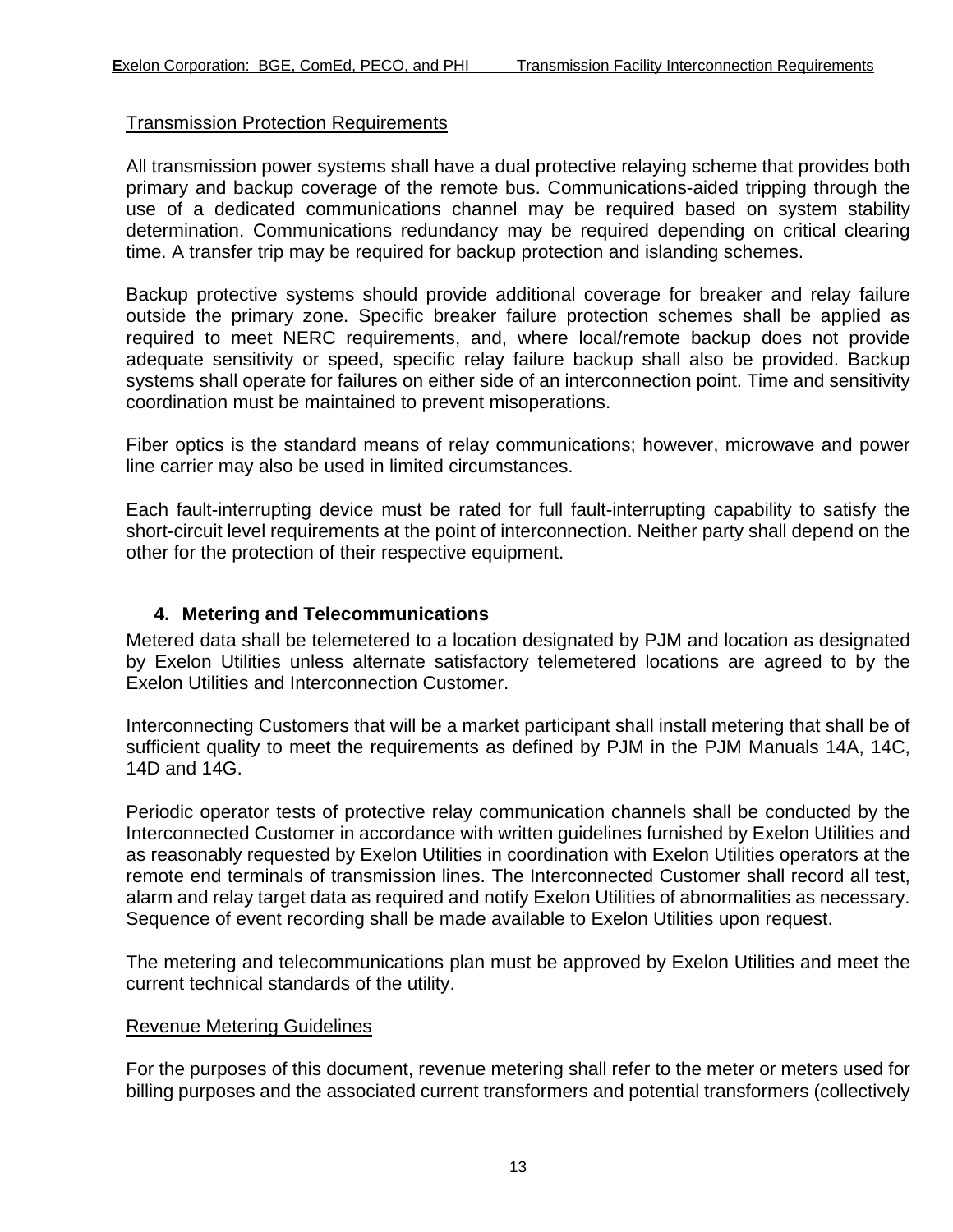known as "instrument transformers"), communications equipment, and wiring between these devices. The basic configuration consists of directional revenue grade metering (import and export) at each point of interconnection with the Exelon Utilities system. Additional separate revenue metering for the gross output of the generation and for auxiliary retail loads may be required, depending on the generation capacity, telemetry requirements, applicable contractual provisions and associated tariffs. All generation and auxiliary retail metering shall have the ability to connect to the Exelon Utilities Automated Meter Reading (AMR) system.

Before the purchase or fabrication of revenue metering equipment, four sets of each of the following information must be submitted to Exelon Utilities for review and acceptance:

- Overall Electrical Single-Line Drawing, showing location of revenue metering equipment.
- Switchgear Single-Line Drawing, showing location of revenue metering transformer compartment.
- Physical Metering Transformer Compartment drawing, showing the layout of revenue metering current transformers and potential transformers.
- If the installation utilizes a stand-alone current transformer cabinet, the manufacturer's drawing, showing the catalog number and address at which, its use is intended.
- Estimated generation capacity and auxiliary retail loads.

### <span id="page-13-0"></span>**5. Grounding and Safety Issues**

A safe grounding design must accomplish two basic functions:

- Ensure that a person in the vicinity of grounded structures and facilities is not exposed to critical levels of step or touch potential, and
- Provide a path for electric currents into the earth under normal and fault conditions without exceeding any operating and equipment limits or adversely affecting the continuity of service.

Accordingly, each electrical facility must have a grounding system or grid that solidly grounds all metallic structures and equipment in accordance with standards outlined in ANSI/IEEE 80, IEEE Guide for Safety in AC Substation Grounding, ANSI/IEEE C2, National Electrical Safety Code (NESC).

Testing must be performed to ensure safe step and touch potential parameters have been met in accordance with IEEE 80.

When various switching devices are opened on an energized circuit, its ground reference may be lost if all sources are not effectively grounded. This situation may cause over voltages that can affect personnel safety and damage equipment. This is especially true when one phase becomes short-circuited to ground. Therefore, the interconnected transmission power system is to be effectively grounded from all sources. This is defined as  $X0/X1 < 3$  and  $R0/X1 < 1$ . Interconnected generators should provide for effective system grounding of the high-side transmission equipment by means of a grounded high-voltage generation step-up transformer.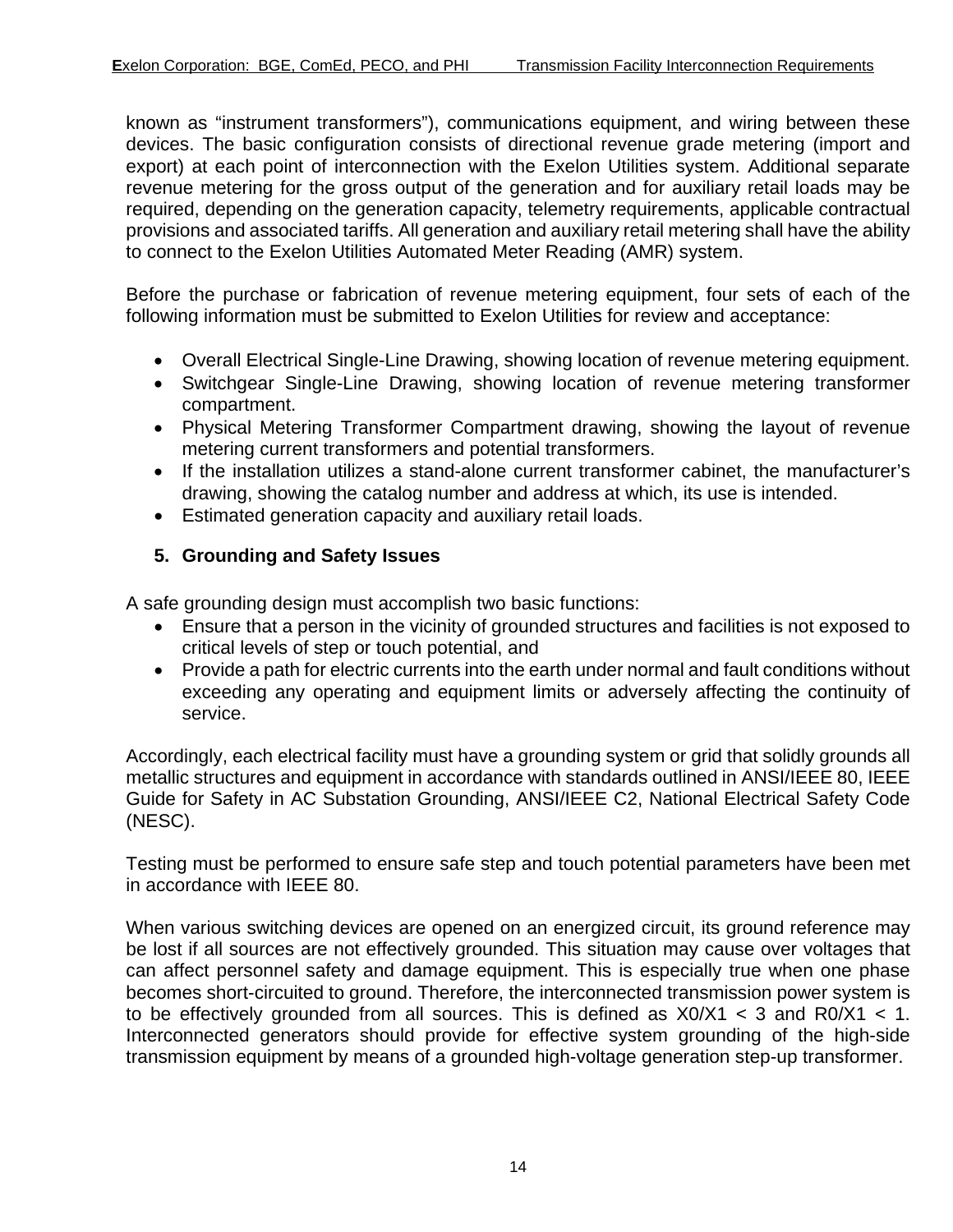The grounding system plan must be approved by Exelon Utilities and meet the current technical standards of the utility.

Safety is of utmost importance. Strict adherence to established switching, Lock Out/Tag Out procedures, and grounding procedures is required at all times for the safety of personnel. Any work carried out within a facility shall be performed in accordance with all applicable laws, rules, and regulations and in compliance with Occupational Safety and Health Administration (OSHA), NESC, and good utility practice. Automatic and manual disconnect devices are to be provided as a means of removing all sources of current to any particular element of the power system. Only trained operators are to perform switching functions within a facility under the direction of the responsible dispatcher or designated person as outlined in the NESC.

## <span id="page-14-0"></span>**6. Insulation and Insulation Coordination**

Insulation coordination is the selection of insulation strength. Insulation coordination must be done properly to ensure electric system reliability and personnel safety. Basic switching surge levels, surge arrester, conductor spacing and gap application, substation and transmission line insulation strength, protection, and shielding shall be documented and submitted for evaluation as part of the interconnection plan.

Interconnection facilities to be constructed in areas with salt spray contamination or other type of contamination shall be properly designed to meet or exceed the performance of facilities not in a contamination area with regard to contamination-caused outages. Equipment basic impulse surge levels (BIL) shielding and surge protection shall be designed to meet the latest IEEE C62 standards, along with Exelon Utilities standards.

### <span id="page-14-1"></span>**7. Voltage, Reactive Power, and Power Factor Control**

### Generator Interconnection

PJM is responsible for ensuring the stability and reliability of its Bulk Electric System. In turn, all GICs are responsible for operating their units in a stable manner while those units are connected to the Exelon Utilities system. Generator excitation and prime mover controls are key elements in ensuring electric system stability and reliability. To meet its responsibility, PJM must have the ability to establish voltage and governor control requirements for all generators connected to its system. These requirements may vary depending on the location, size, and type of generation installed.

GICs are required with oversight by PJM to follow the current NERC and RF standards and guides for generator operation, protection, and control.

- All synchronous generators connected to the interconnected transmission systems shall be operated with their excitation system in the automatic voltage control mode unless approved otherwise by PJM.
- PJM/Exelon Utilities shall be notified any time a voltage regulator is taken out of service.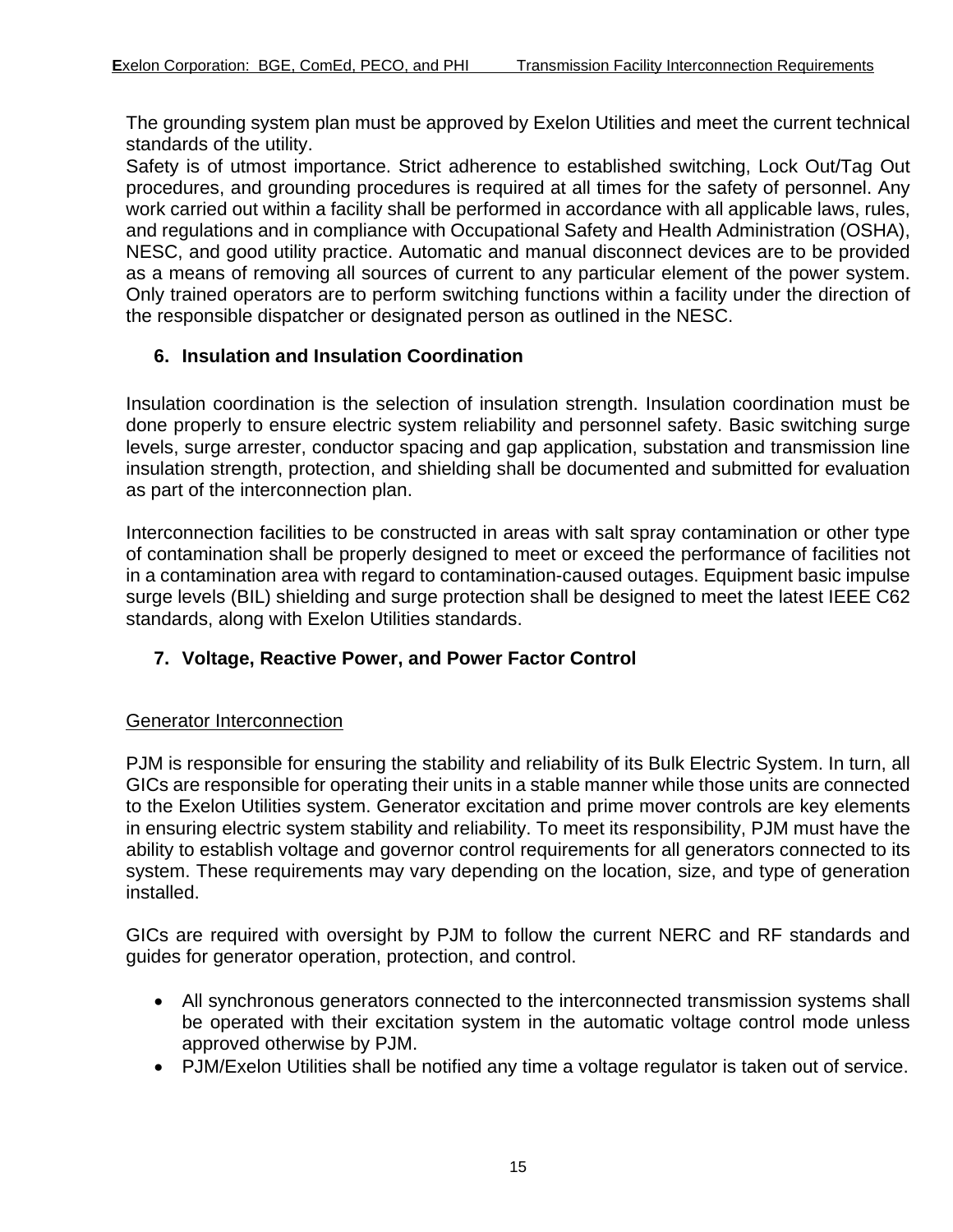- Generators shall maintain a network voltage or reactive power output as required by Exelon Utilities, with governance by PJM, within the reactive capability of the units. Generator step-up and auxiliary transformer shall have their tap settings coordinated with electric system voltage requirements.
- Temporary excursions in voltage, frequency, and real and reactive power output that a generator shall be able to sustain shall be defined and coordinated on a regional basis.
- Voltage regulator controls and limit functions (such as over and under excitation and volts/hertz limiters) shall coordinate with the generator's short duration capabilities and protective relays.
- Prime mover controls (governors) shall operate with appropriate speed/load characteristics to regulate frequency.

Power factor requirements for new generator interconnection requests and increase to existing generators are documented in PJM Manual 14G Generation Interconnection Requests in the Generator Power Factor Requirements section.

Specific requirements for voltage regulators, power system stabilizers, governor controls, and remote control and telemetry of such devices will be determined during the System Impact Study. The specific requirements for a generator will become part of the Interconnection Service Agreement. (PJM Manual 14A).

#### Transmission Facilities

The transmission system must be capable of moving electric power from areas of generation to areas of load under a wide variety of expected system conditions. Adequate reactive power supplies are of paramount importance to the capability of the transmission system to reliably support a wide variety of transfers. Transmission facilities must be designed to minimize excessively high voltages during light transmission loading conditions yet have adequate reactive supplies to support system voltage during heavy transmission loading conditions.

#### End-User Facilities

Exelon Utilities will supply End-User facilities within the voltage requirements as stated in the applicable state tariffs. End-User facilities connected directly to the transmission system should plan and design their systems to operate at close to unity power factor to minimize the reactive power burden on the transmission system.

### <span id="page-15-0"></span>**8. Power Quality Impacts**

At no time shall the operation of the Interconnecting Customer facility, including associated generators or any of their auxiliary devices as applicable, result in an electrical output in which harmonic distortion exceeds the recommended limits contained in IEEE Standard 519, which defines voltage waveform and harmonic content.

### <span id="page-15-1"></span>**9. Equipment Ratings**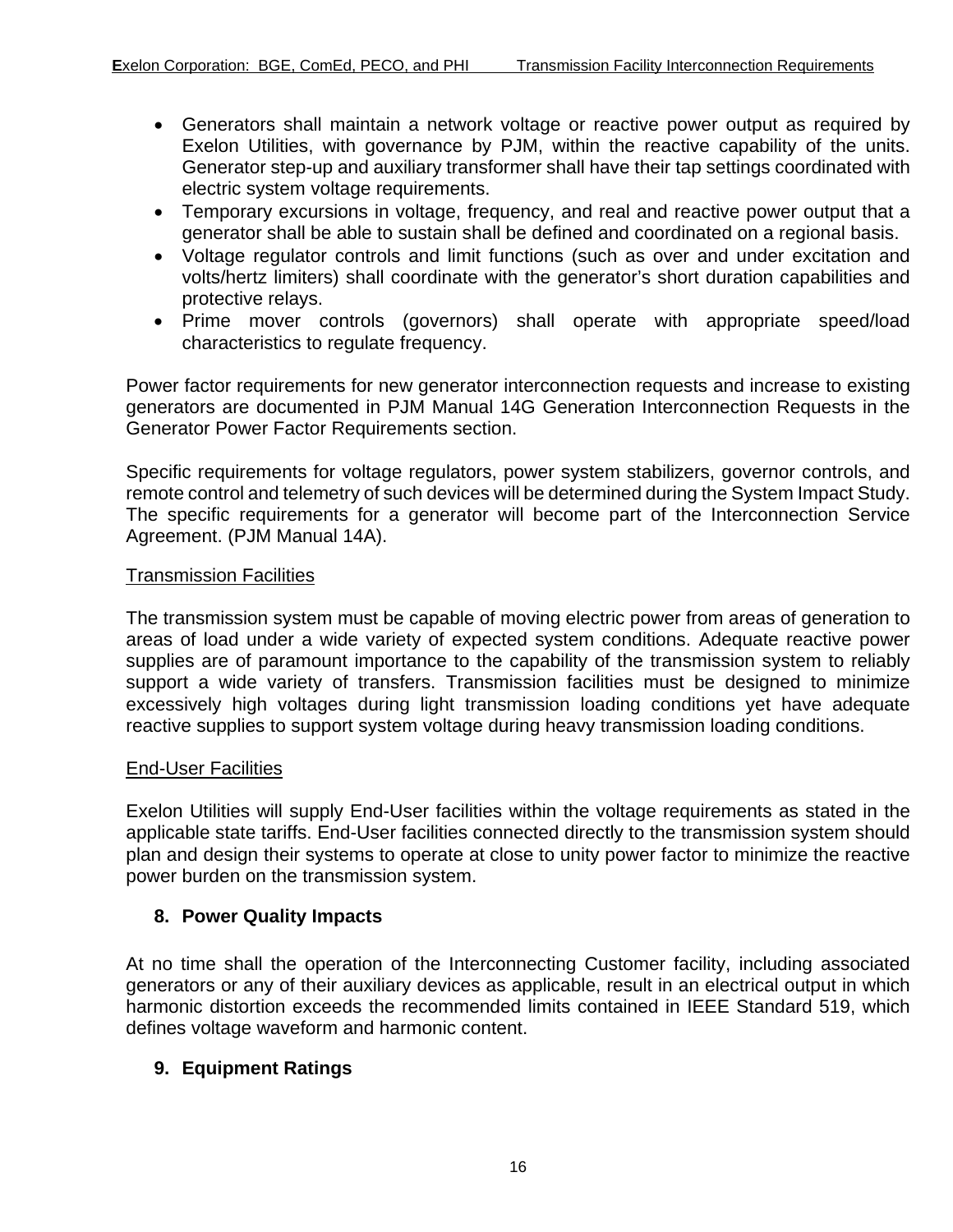All circuit breakers and other fault-interrupting devices shall be capable of safely interrupting fault currents for any fault they may be required to interrupt. Application of circuit breakers shall be in accordance with the ANSI/IEEE C37 collection of standards.

All current-carrying equipment and devices shall be designed to carry the maximum loads that are predicted and used in load flow analysis tested against all applicable NERC standards, PJM and jurisdiction-specific Exelon Utilities Transmission Planning Criteria. Loads exceeding nameplate or normal design capacities are acceptable only when allowed by manufacturers' design documentation or standard industry practice.

Equipment BILs, shielding, and surge protective device application must meet requirements as determined by the latest IEEE C62 standards. Exelon Utilities will provide the BIL for the system in the interconnection area. Also, equipment must meet all applicable ANSI/IEEE standards and specifications communicated by PJM/Exelon Utilities.

### <span id="page-16-0"></span>**10.Synchronizing of Facilities**

The Interconnection Customer shall obtain PJM's approval prior to either synchronizing with the transmission system or energizing, as applicable per the determination of PJM, the Customer Facility or, except in an emergency condition, disconnecting the Customer Facility from the transmission system, and shall coordinate such synchronizations, energizations, and disconnections with Exelon Utilities Transmission System Operations (TSO).

Protection personnel from Exelon Utilities and the Interconnecting Customer jointly develop protection schemes for inter-tie lines. Protective scheme prints, settings and tests are jointly shared and reviewed for coordination and fault-modeling information is exchanged.

If necessary, synchronization points/locations shall be noted on the project plans or relay plans developed during the detailed design/construction phase of the project. The synchronization points are defined as locations that have the capability and are the preferred locations for synchronization for paralleling a synchronous generator or if needed during a recovery from a black start or islanding event. In addition to manual synchronization points, "synchro-check" relays shall also be noted on the project plans or relay plans.

Additional guidance regarding synchronization of facilities is documented in PJM Manual 14A.

The Interconnection Customer shall assume all responsibility for properly synchronizing its generation for parallel operation with all Exelon Utilities Transmission System. New generators shall have a method of synchronizing so that Exelon Utilities will not have to operate station breakers for generation operation. Isolation between Exelon Utilities Transmission System and the Interconnection Customer's system should be accomplished at a minimum with a single circuit breaker.

### <span id="page-16-1"></span>**11.Maintenance Coordination**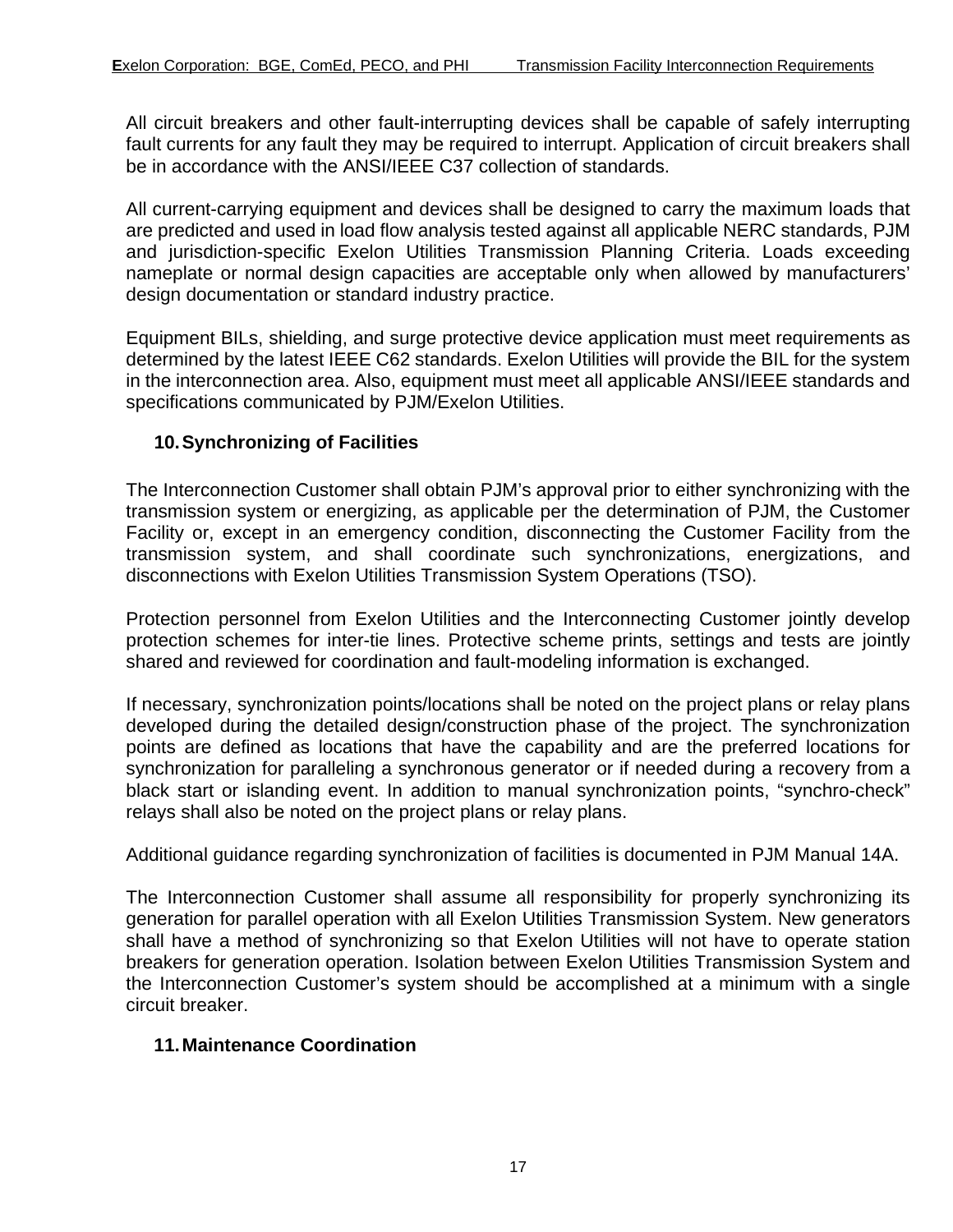The interconnection parties agree to confer regularly to coordinate the planning, scheduling and performance of preventive and corrective maintenance on the Customer Facility, the Customer Interconnection Facilities and any attachment facilities owned by Exelon Utilities.

On occasion, Exelon Utilities must remove its lines from service for maintenance. These planned outages are for purposes such as: testing relays, rearranging, modifying or constructing lines, and maintaining lines or station equipment. The Interconnected Customer, Exelon Utilities and PJM will coordinate these planned outages.

#### **Generator Interconnection**

On occasion, the GIC may not be allowed to operate in parallel with the Exelon Utilities T&D system or, in the case of a GIC with multiple interconnection points, may be permitted to operate only in parallel with specific lines so Exelon Utilities can perform "Liveline Maintenance" on the facilities serving the GIC. The GIC, Exelon Utilities (and possibly PJM) will coordinate with these conditions and requests.

## <span id="page-17-0"></span>**12.Operational Issues (Abnormal Frequency and Voltages)**

PJM is the Transmission Operator for the Exelon Utilities transmission systems. The interconnection will be operated consistent with PJM requirements and procedures. Specific transmission conditions and procedures for operation of Transmission Facilities within PJM are found in Manual 3 Transmission Operations on the PJM website [\(www.pjm.com\)](http://www.pjm.com/).

#### Generator Interconnection

The Transmission System is designed to automatically activate a load-shed program as required by RF in the event of an under-frequency system disturbance. A GIC shall implement underfrequency and over-frequency relay set points for the GIC as required by RF to ensure 'ride through' capability of the Transmission System. The GIC Facility is to stay connected to and synchronized with the transmission system during system disturbances within a range of underfrequency and over-frequency conditions, in accordance with Good Utility Practice. The response of a GIC's Facility to frequency deviations of predetermined magnitudes; both underfrequency and over-frequency deviations are studied and coordinated with PJM in accordance with Good Utility Practice. Additional information is found in PJM Manual 14D.

#### <span id="page-17-1"></span>**13.Inspection Requirements for Existing or New Facilities**

Each party to the interconnection agreement shall perform routine inspection and testing of its facilities and equipment in accordance with good utility practice and regulatory requirements to ensure the continued interconnection of the facilities with Exelon Utilities transmission system.

Each party shall, at its own expense, have the right to observe the testing of any of the other party's facilities and equipment whose performance may reasonably be expected to affect the reliability of the observing parties' facilities and equipment. Each party shall notify the other party in advance of facility and equipment testing, and the other party may have a representative attend and be present during such testing. If a party observes any deficiencies or defects on or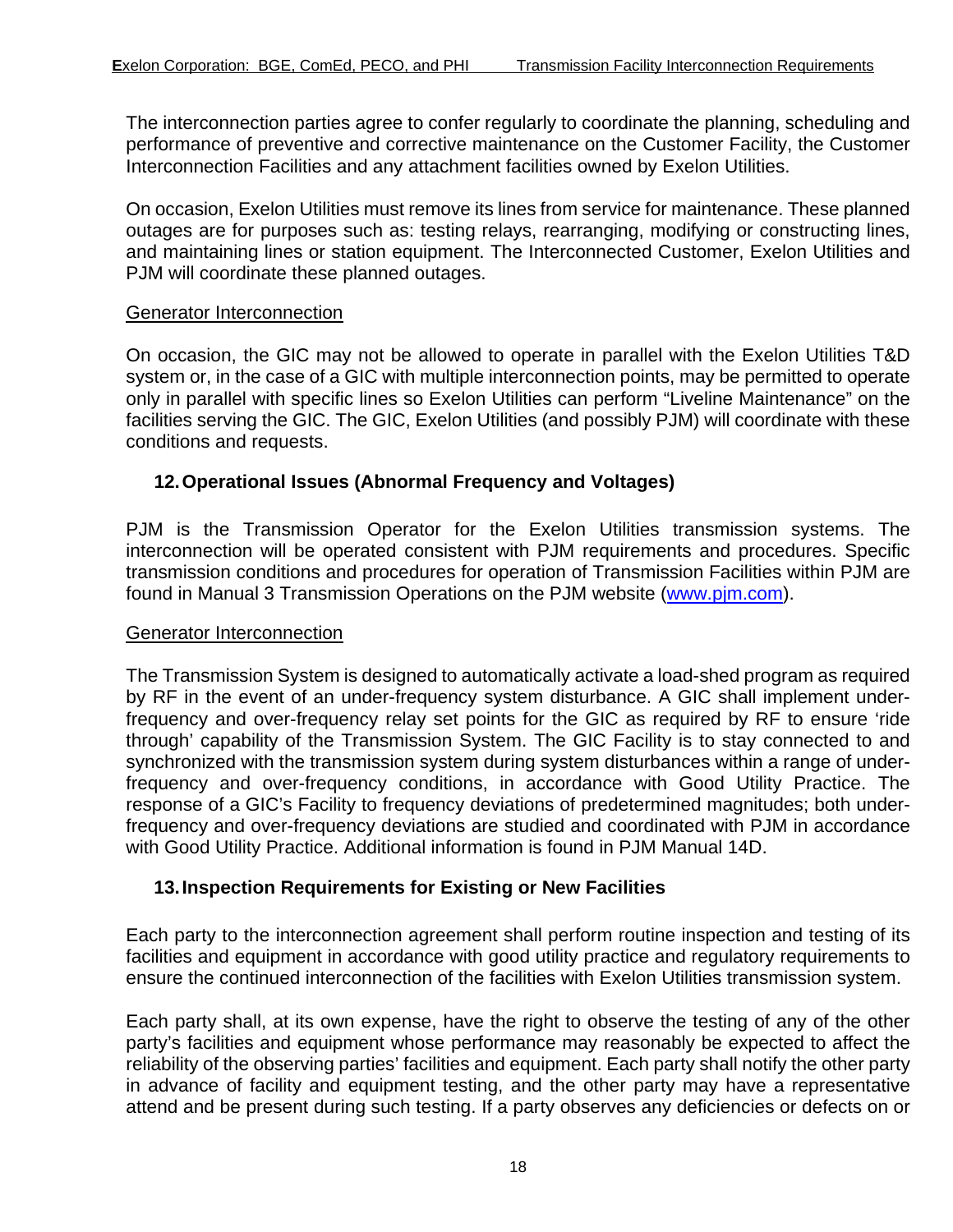becomes aware of a lack of scheduled maintenance and testing with respect to the other party's facilities and equipment that might reasonably be expected to adversely affect the observing party's facilities and equipment, the observing party shall provide notice to the other party that is prompt under the circumstance, and the other party shall make any corrections required in accordance with good utility practices and as required by regulatory agencies.

#### Generator – Inspection, Testing and Authorization

Exelon Utilities will review, in collaboration with PJM, the general design of the protection scheme for an interconnection site. The GIC is responsible for the design of protection that involves the GIC facilities.

The GIC must furnish to Exelon Utilities the proposed settings for relays specified. If requested, Exelon Utilities will provide system data needed to determine the relay settings. PJM Manual 21, Rules and Procedures for Determination of Generating Capacity provide the procedure for generator capability and the testing criteria. Exelon Utilities has the right to witness the tests and inspect before energizing the equipment. The GIC must notify PJM and Exelon Utilities 14 days before energizing the equipment. The GIC is responsible for providing qualified personnel who will complete all required tests. Exelon Utilities will not perform any of the testing unless contracted to do so.

The GIC is responsible for ensuring that all circuit breakers, controls, relays and other protective devices are adjusted and functioning correctly. The GIC shall provide test equipment and qualified personnel to perform the required tests. PJM, per Manual 21, will provide a list of proposed tests to be witnessed.

The witness test list for a given site will be the ultimate governing document. GIC representatives shall work with the Exelon Utilities project team representatives to schedule resources for witness testing and review of testing documentation. Four sets of approved as-built documentation must be provided to Exelon Utilities. Project delays caused by untimely submittal of approved as-built documentation are the responsibility of the GIC.

Initial energizing of high voltage circuits will not be allowed until the site design has been approved and all requirements of the PJM Tariff have been satisfied. Energizing equipment without required approval may result in disconnection from the Exelon Utilities system.

#### GIC Maintenance of Equipment

The GIC must provide Exelon Utilities or PJM with calibration and functional test data for the associated equipment upon request. The GIC must also follow any applicable NERC, RF, or PJM guides for maintenance and testing.

### <span id="page-18-0"></span>**14.Communications and Procedures During Normal and Emergency Operating Conditions**

Complete, precise, and timely communication is an essential element for maintaining reliability and security of a power system. Under normal operating conditions, the major link of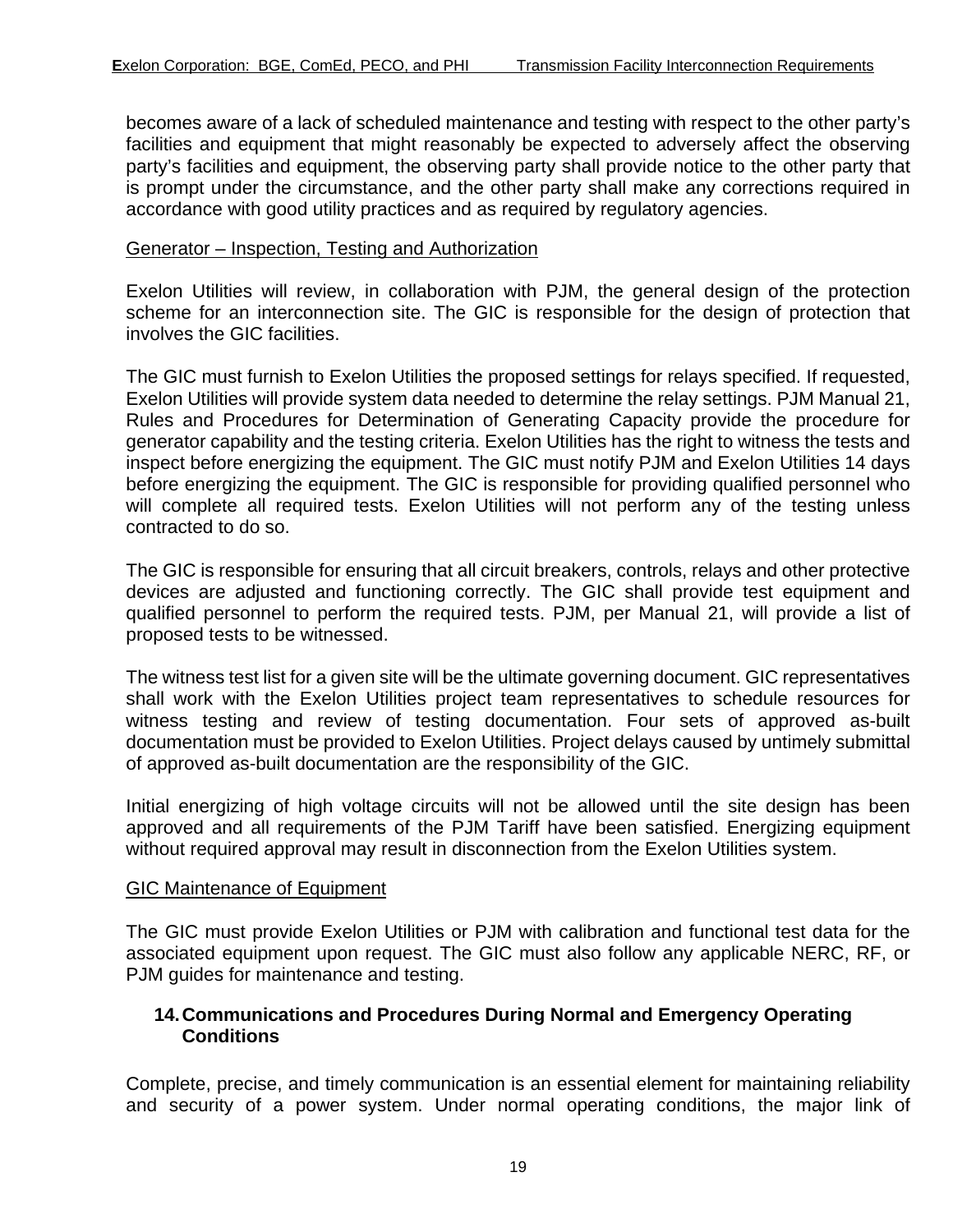communication with various interconnects shall be by telephone lines. Exelon Utilities and the Interconnected Customer shall maintain communications which shall include, but not be limited to:

- system paralleling or separation
- scheduled or unscheduled shutdowns
- equipment clearances
- periodic load reports
- maintenance schedules
- tagging of interconnection interrupting devices
- meter tests
- relay tests
- billing
- other routine communication

In case of emergency or abnormal operating conditions, various communication channels may be used depending on the interconnect category. Emergency telephone numbers should be agreed upon by both parties prior to the actual connect date.

Each Interconnection Party shall notify the other parties promptly when it becomes aware of an emergency condition that may reasonably be expected to affect operation of the Customer Facility, the Customer Interconnection Facilities, the Exelon Utilities Interconnection Facilities, or the transmission system.

#### **Interconnection Customer Obligations**

The Interconnection Customer shall install and maintain satisfactory operating communications with PJM's system dispatcher or its other designated representative and with Exelon Utilities system operators. The Interconnection Customer shall provide standard voice line, dedicated voice line and facsimile communications at its Customer Facility control room through use of the public telephone system. The Interconnection Customer also shall provide and maintain backup communication links with both PJM and Exelon Utilities for use during abnormal conditions as specified by PJM and Exelon Utilities, respectively. The Interconnection Customer further shall provide the dedicated data circuit(s) necessary to provide Interconnection Customer data to the PJM and Exelon Utilities as necessary to conform with applicable technical requirements and standards.

#### Transmission Interconnection

Transmission service and energy scheduling are arranged between the customer and PJM by using the PJM Power Meter applications.

Each Interconnecting Customer will be required to provide a contact name and method of communication within the Interconnecting Customer's operation to Exelon Utilities Transmission System Operations Dispatcher.

#### **Generator Interconnection**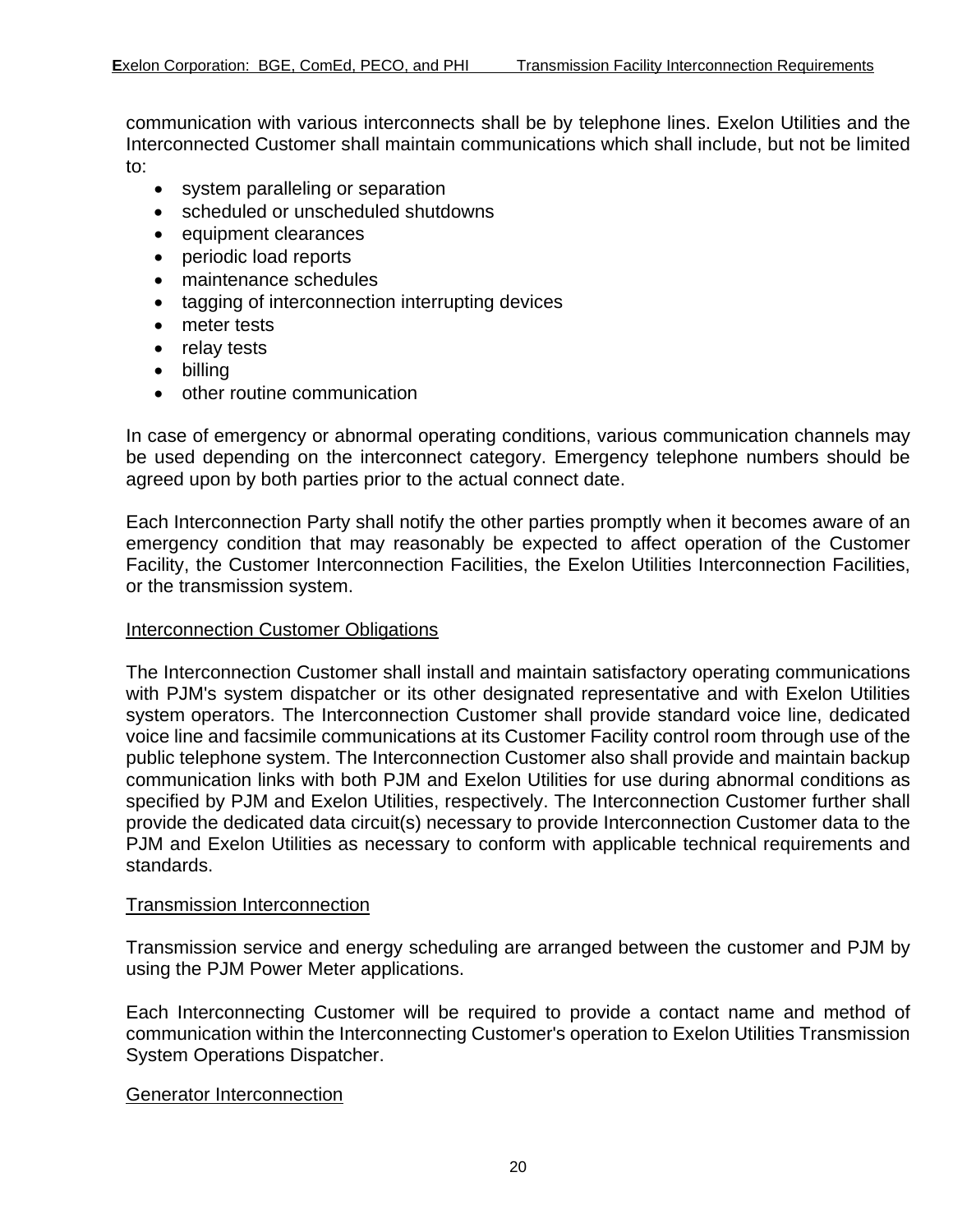At the GIC's expense, the GIC shall maintain satisfactory operating communications with Exelon Utilities Transmission System Dispatcher or representative, as designated by the Exelon Utilities. The GIC shall provide standard voice line, dedicated voice line and facsimile communications at its facility control room through use of the public telephone system. The GIC shall also provide the dedicated data circuit(s) necessary to provide necessary generator data to Exelon Utilities. The data circuit(s) shall extend from the Generator Facility to a location(s) specified by Exelon Utilities. Any required maintenance of such communications equipment shall be performed at the GIC's expense.

The GIC's operator is required to communicate to the Exelon Utilities Transmission System Operators their intention to perform any operational step(s) that could have an influence on the transmission system. The GIC's operator is required to follow PJM and Exelon Utilities instruction during emergency conditions (e.g. restoration). Participation in drills conducted by PJM or Exelon Utilities is required upon request.

## Advance Notification of GIC Facilitated Equipment Status Changes

The GIC's operator is required to communicate to the Exelon Utilities Transmission System Dispatcher their intention to perform any operational step(s) that could have an influence on the transmission system. This notification is to be made prior to actually performing the configuration changes to their on-site equipment. This advance notification requirement also applies to 'bringing a generator on' or 'taking a generator off' the bus. Whenever possible, as in the case of switching activities related to scheduled maintenance work, the advance notice to Exelon Utilities should be done a few days prior to the day of the actual switching activities. Scheduled maintenance work must be coordinated with Exelon Utilities to meet PJM advanced outage notification requirements addressed in the PJM manuals for generators or transmission facilities.

#### End-User / Generator Interconnection

Exelon Utilities has established Account Managers for its major end-use and generator customers. Account Managers maintain communication with these customers during normal situations by mail, telephones, e-mails, seminars, brochures, etc. as appropriate. Exelon Utilities Customer Service Centers are available 24 hours a day to all customers via toll free numbers. In an emergency situation, the Exelon Utilities System Operation Center will initiate communications with its internal operating entities including Account Managers. Account Managers provide to the Customer Service Center a list of key customers to be called. Also, the Account Manager may be contacted for additional information.

### <span id="page-20-0"></span>**REVIEW/REVISION HISTORY**

| Rev# | <b>Rev Date</b> | Purpose                                                         |  |
|------|-----------------|-----------------------------------------------------------------|--|
|      |                 | 3/15/2010   Consolidate ComEd/PECO transmission interconnection |  |
|      |                 | requirements into a single document. Support compliance to      |  |
|      |                 | NERC standard FAC-001-0 Facility Connection Requirements.       |  |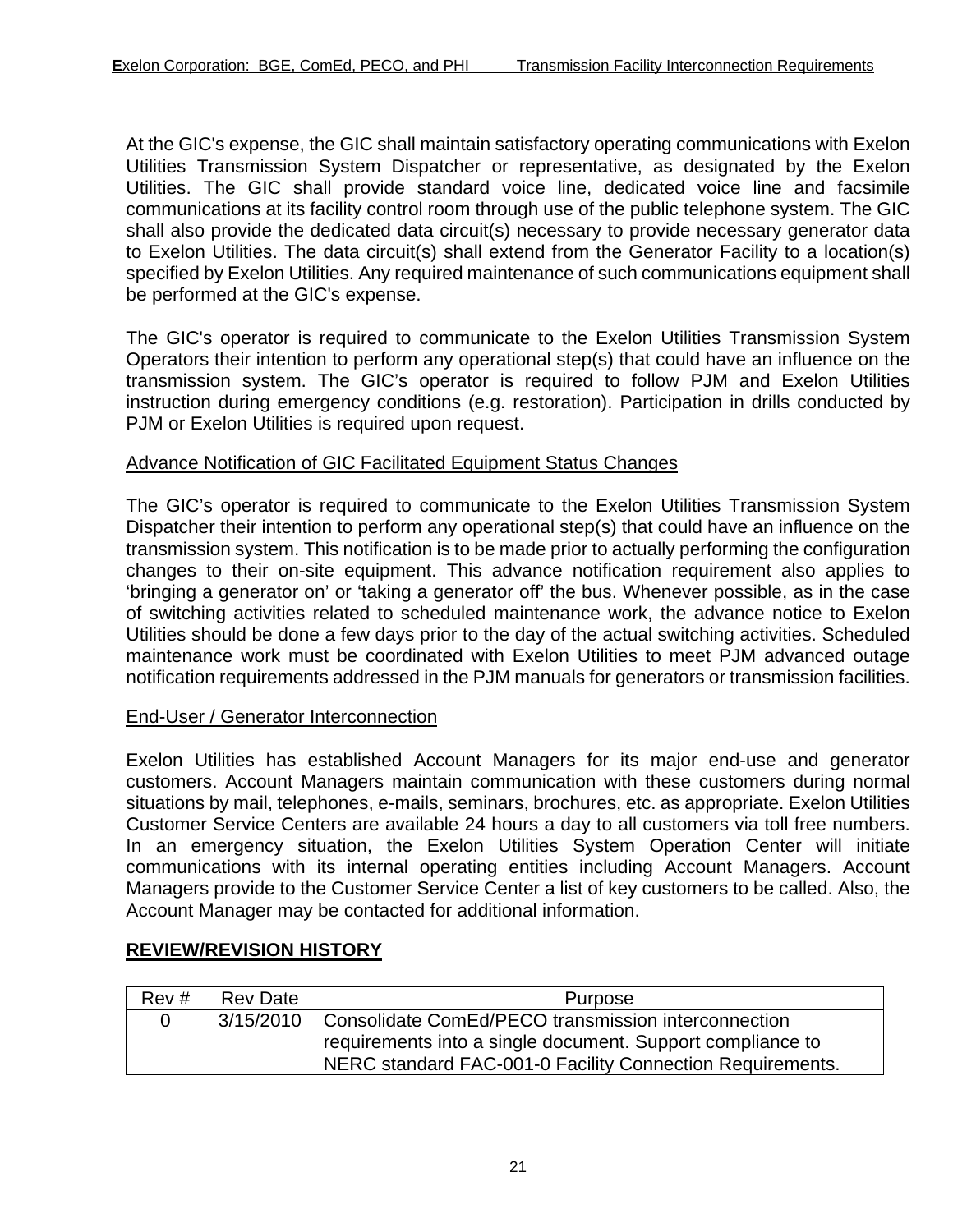|               | 05/09/2014 | Incorporate changes due to FAC-001-1 approval. Updated<br>Reference Section - Service and Meter Application information.<br>Added supporting ComEd only document to Reference Section.                                                                                                               |
|---------------|------------|------------------------------------------------------------------------------------------------------------------------------------------------------------------------------------------------------------------------------------------------------------------------------------------------------|
| $\mathcal{P}$ | 10/01/2015 | Incorporate changes due to FAC-001-2 approval. Updated to<br>incorporate the Exelon Utilities (BG&E, ComEd and PECO)<br>methodology.                                                                                                                                                                 |
| 3             | 12/01/2015 | Incorporate edits to align with numbering of FAC-001-2. Added<br>Section 4, "Other Guidance" to provide additional information<br>applicable to interconnection projects.                                                                                                                            |
| 4             | 11/20/2017 | Incorporate PHI as part of Exelon Utilities.                                                                                                                                                                                                                                                         |
| 5             | 11/30/2018 | Incorporate changes due to FAC-001-3 approval. Updated<br>Responsibilities of the Interconnection Requestor and added<br>section R3.3 incorporating language from PJM Compliance<br>Bulletin CB028 to ensure that the requestor's new or modified<br>facilities are within PJM's metered boundaries. |
| 6             | 1/1/2021   | Updated Transmission Facility Connection Requirements section<br>as well as the Responsibilities of the Interconnection Requestor<br>section.                                                                                                                                                        |

# <span id="page-21-0"></span>**GLOSSARY/DEFINITIONS**

FERC – Federal Energy Regulatory Commission

Good Utility Practice – shall mean any of the applicable practices, methods and acts:

- Required by FERC, NERC, RF, PJM, or the successor of any of them, whether or not the party whose conduct is at issue is a member thereof,
- Required by applicable law or regulation,
- Otherwise engaged in or approved by a significant portion of the electric utility industry during the relevant time period, or any of the practices, methods and acts which, in the exercise of reasonable judgment in the light of the facts known at the time the decision was made, could have been expected to accomplish the desired result at a reasonable cost consistent with good business practice, reliability, safety and expedition. Good Utility Practice is not intended to be limited to optimum practice, method or act to the exclusion of all others, but rather is intended to include acceptable practices, methods, or acts generally accepted in the region.
- IEEE Institute of Electrical and Electronics Engineers
- NERC North American Electric Reliability Corporation
- NESC National Electric Safety Code

PJM – Independent system operator of the PJM control area pursuant to the PJM Operating Agreement and the PJM Tariff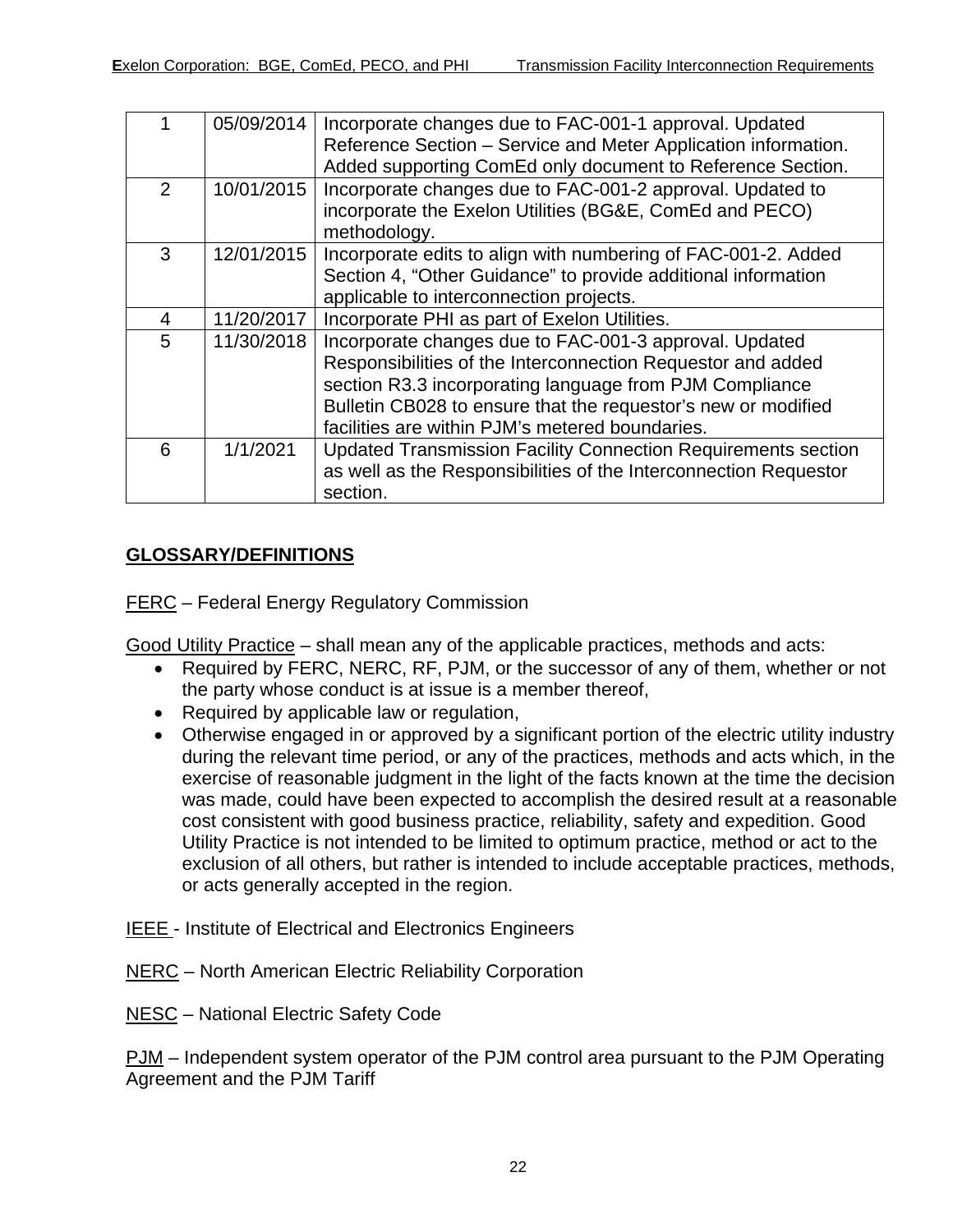### RF – ReliabiltyFirst Corporation

Transmission System – Facilities owned, controlled, or operated by the Regional Transmission Owners, for the purposes of providing transmission service, including services under the PJM Tariff and Interconnection Service.

Transmission Customer – Any entity requesting or utilizing transmission service on the PJM Transmission System.

## <span id="page-22-0"></span>**REFERENCES**

Exelon Utilities Transmission Planning Criteria – located on the PJM website @www.pjm.com in the Planning section of the website, jurisdiction-specific criteria available from the BGE, ComEd, PECO or PHI tabs

IEEE Standards (available from IEEE – information @www.ieee.org)

NERC Reliability Standards (located on the NERC website @www.nerc.com)

PJM Documents (located on the PJM website @www.pjm.com):

- Manual 03 Transmission Operations
- Manual 14A New Services Request Process
- Manual 14B PJM Region Transmission Planning Process
- Manual 14C Generation and Transmission Interconnection Facility Construction
- Manual 14D Generator Operational Requirements
- Manual 14E Additional Information for Upgrade & Transmission Interconnection **Projects**
- Manual 14G Generator Interconnection Requests
- Manual 21 Rules and Procedures for Determination of Generating Capacity
- Regional Transmission Expansion Planning (RTEP) annual reports
- Generator and Merchant Transmission Interconnection Feasibility Study, System Impact Study, Interconnection Facilities Study, Interconnection Services Agreements, and Construction Service Agreement
- Transmission Owner Facility Connection Requirements

RF Reliability Standards (located on the ReliabilityFirst website @www.rfirst.org)

ComEd Interconnection Guidelines for Generators Greater than 20MW (located on the PJM website @www.pjm.com and ComEd website @www.comed.com (ComEd Only)

Technical Considerations Covering Parallel Operations of Customer Owned Generation (located on the PJM website and on the PHI website @www.pepcoholdings.com) (PHI Only)

Service and Meter Application

• BGE – under My Account Electric Service Rates and Tariffs section of the BGE website @www.bge.com